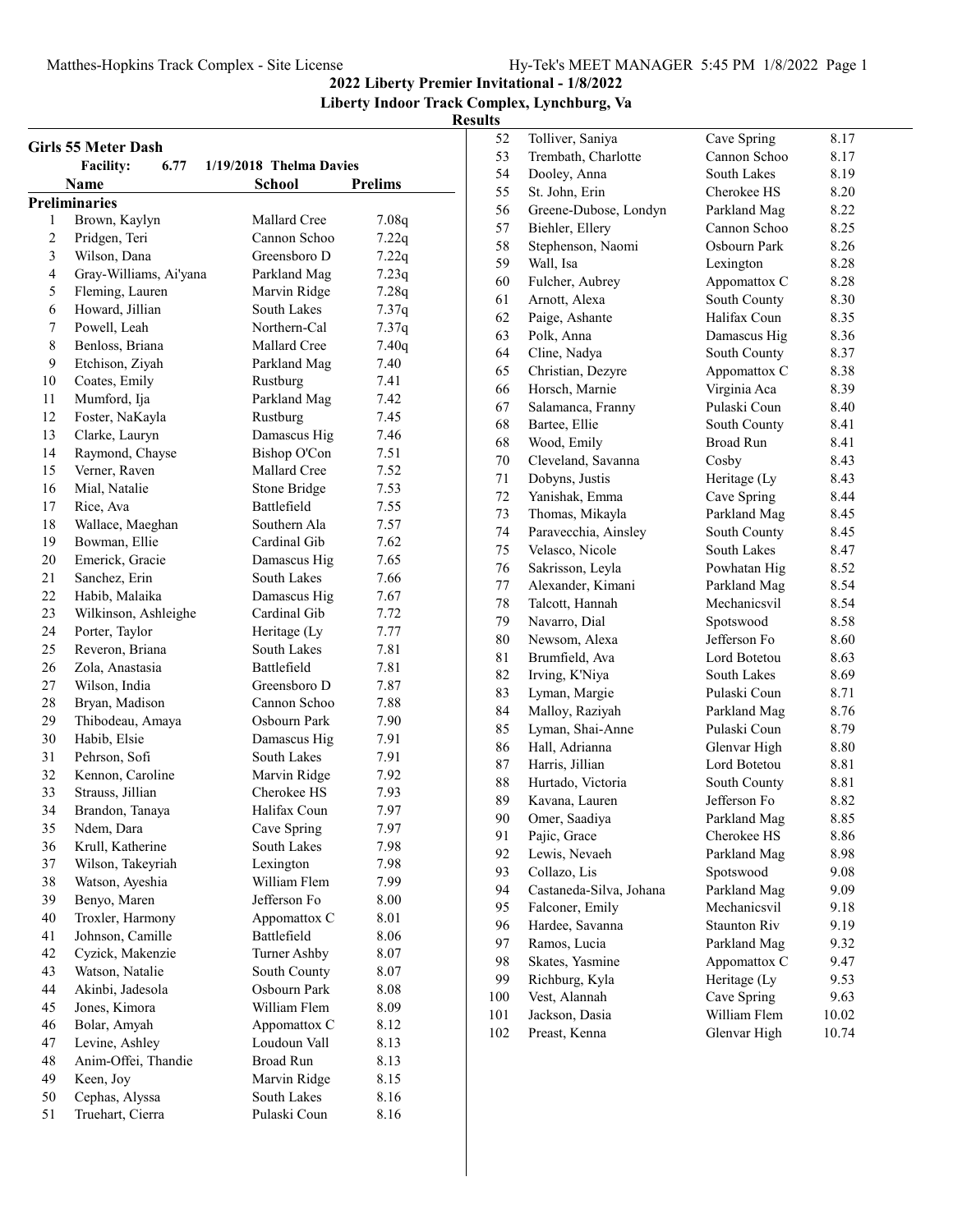**2022 Liberty Premier Invitational - 1/8/2022**

**Liberty Indoor Track Complex, Lynchburg, Va**

|                | <b>Girls 55 Meter Dash</b> |                              |        |
|----------------|----------------------------|------------------------------|--------|
|                | <b>Facility:</b><br>6.77   | 1/19/2018 Thelma Davies      |        |
|                | Name                       | <b>School</b>                | Finals |
| <b>Finals</b>  |                            |                              |        |
| 1              | Fleming, Lauren            | Marvin Ridge                 | 7.06   |
| $\overline{c}$ | Wilson, Dana               | Greensboro D                 | 7.06   |
| 3              | Brown, Kaylyn              | Mallard Cree                 | 7.08   |
| 4              | Pridgen, Teri              | Cannon Schoo                 | 7.12   |
| 5              | Gray-Williams, Ai'yana     | Parkland Mag                 | 7.21   |
| 6              | Howard, Jillian            | South Lakes                  | 7.33   |
| 7              | Powell, Leah               | Northern-Cal                 | 7.39   |
| 8              | Benloss, Briana            | Mallard Cree                 | 7.41   |
|                | Girls 300 Meter Dash       |                              |        |
|                | <b>Facility:</b><br>37.36  | 1/18/2020 Athing Mu          |        |
|                | Name                       | <b>School</b>                | Finals |
| <b>Finals</b>  |                            |                              |        |
| 1              | Howard, Jillian            | South Lakes                  | 39.78  |
| 2              | Wegh, Aria                 | Marvin Ridge                 | 40.61  |
| 3              | Wilson, Dana               | Greensboro D                 | 40.68  |
| 4              | Gray-Williams, Ai'yana     | Parkland Mag                 | 40.69  |
| 5              | Pridgen, Teri              | Cannon Schoo                 | 40.79  |
| 6              | Mosley, Aniya              | Ocean Lakes                  | 40.95  |
| 7              | Gooden, Lena               | Osbourn Park                 | 41.35  |
| 8              | Mosley, Maya               | Battlefield                  | 41.44  |
| 9              | Etchison, Ziyah            | Parkland Mag                 | 41.61  |
| 10             | Oakes, Alaysia             | Heritage (Ly                 | 41.87  |
| 11             | Pulliam, Janiah            | Mallard Cree                 | 41.89  |
| 12             | Mial, Natalie              |                              | 41.99  |
| 13             |                            | Stone Bridge                 |        |
|                | Clarke, Lauryn             | Damascus Hig                 | 42.05  |
| 14             | Wynn, Sydney               | James Monroe                 | 42.58  |
| 15             | Jackson, Jordan            | Cosby                        | 42.59  |
| 16             | Loder, Sydney              | Glenvar High<br>Cardinal Gib | 42.63  |
| 17             | Deluca, Sophia             |                              | 42.64  |
| 18             | Sanchez, Erin              | South Lakes                  | 42.68  |
| 19             | Hatcher, Megan             | Parkland Mag                 | 43.32  |
| 20             | Spellman, Sydney           | Mallard Cree                 | 43.40  |
| 21             | Mckinnon, Taylor           | Cardinal Gib                 | 43.52  |
| 22             | Cooke, Alison              | Cherokee HS                  | 43.54  |
| 23             | Harsanyi, Bella            | South Lakes                  | 43.67  |
| 24             | McIvor, Kandace            | Jefferson Fo                 | 43.84  |
| 25             | Simmons, Natasha           | Marvin Ridge                 | 43.85  |
| 26             | Luczko, Megan              | South Lakes                  | 43.88  |
| 27             | Habib, Malaika             | Damascus Hig                 | 43.92  |
| 28             | Jenkins, Peyton            | Cosby                        | 43.93  |
| 29             | Heft, Austin               | Ocean Lakes                  | 44.67  |
| 30             | Gregson, Annika            | Marvin Ridge                 | 44.72  |
| 31             | Wilkinson, Ashleighe       | Cardinal Gib                 | 44.74  |
| 32             | Akinbi, Foladayo           | Osbourn Park                 | 44.88  |
| 33             | Folk, Nya                  | Cardinal Gib                 | 45.29  |
| 34             | Johnson, Camille           | Battlefield                  | 45.45  |
| 35             | Brunner, Cassidy           | Northern                     | 45.54  |
| 36             | Fleming, Lauren            | Marvin Ridge                 | 45.58  |
| 37             | Hackett, Kelsey            | Appomattox C                 | 45.63  |
| 38             | Hunter, Cierra             | Amherst Coun                 | 45.69  |
|                |                            |                              |        |

| 40<br>41<br>42<br>43<br>44<br>45<br>46 | Trembath, Charlotte<br>Schray, Juliana | Cannon Schoo                 |                |
|----------------------------------------|----------------------------------------|------------------------------|----------------|
|                                        |                                        |                              | 45.92          |
|                                        |                                        | Loudoun Vall                 | 45.95          |
|                                        | Emerick, Gracie                        | Damascus Hig                 | 46.09          |
|                                        | Bryan, Madison                         | Cannon Schoo                 | 46.11          |
|                                        | Porter, Taylor                         | Heritage (Ly                 | 46.14          |
|                                        | St. John, Erin                         | Cherokee HS                  | 46.27          |
|                                        | Halbert, Mia                           | Northern-Cal                 | 46.43          |
| 47                                     | Blackman, Noelle                       | Northern-Cal                 | 46.44          |
| 48                                     | Pehrson, Sofi                          | South Lakes                  | 46.50          |
| 49                                     | Greene-Dubose, Londyn                  | Parkland Mag                 | 46.57          |
| 50                                     | Cleveland, Savanna                     | Cosby                        | 46.61          |
| 51                                     | Truehart, Cierra                       | Pulaski Coun                 | 46.62          |
| 52                                     | Kennon, Caroline                       | Marvin Ridge                 | 46.74          |
| 53                                     | Riviello, Ryleigh                      | Glen Allen H                 | 46.88          |
| 54                                     | Wilson, India                          | Greensboro D                 | 47.07          |
| 55                                     | Dooley, Anna                           | South Lakes                  | 47.11          |
| 56                                     | Hartman, Clarice                       | Loudoun Vall                 | 47.13          |
| 57                                     | Burks, Alexus                          | Rustburg                     | 47.14          |
| 58                                     | Brandon, Tanaya                        | Halifax Coun                 | 47.26          |
| 59                                     | Mensah, Precious                       | South Lakes                  | 47.29          |
| 60                                     | Levine, Ashley                         | Loudoun Vall                 | 47.56          |
| 61                                     | Bennett, Laine                         | Cave Spring                  | 47.56          |
| 62                                     | Altizer, Ashley                        | Spotswood                    | 47.74          |
| 63                                     | Watson, Ayeshia                        | William Flem                 | 48.07          |
| 64                                     | Jones, Layla                           | Mallard Cree                 | 48.09          |
| 65                                     | Krycinski, Haley                       | Liberty Chri                 | 48.23          |
| 66                                     | Dunn, Layla                            | <b>Broad Run</b>             | 48.26          |
| 67                                     | Katsari-Hoefer, Katia                  | South Lakes                  | 48.46          |
| 68                                     | Mckee, Paige                           | Greensboro D                 | 48.54          |
| 69                                     | Cephas, Alyssa                         | South Lakes                  | 48.57          |
| 70                                     | Lowit, Eleanor                         | South Lakes                  | 48.63          |
| 71                                     | Megginson, Maliyah                     | Amherst Coun                 | 48.70          |
| 72                                     | Watson, Natalie                        | South County                 | 48.85          |
| 73                                     | Hertzberg, Aubrey                      | Cave Spring                  | 48.86          |
|                                        | Charlton, Tyah                         | Amherst Coun                 | 48.90          |
| 74                                     |                                        |                              |                |
| 75                                     |                                        |                              |                |
| 76                                     | Burnett, Aleah                         | Powhatan Hig<br>Amherst Coun | 48.95          |
|                                        | Lombard, Martha                        | Amherst Coun                 | 49.17          |
| 77                                     | Smith, Kaelynn                         |                              | 49.39          |
| 78<br>79                               | Polk, Anna                             | Damascus Hig<br>South Lakes  | 49.48          |
|                                        | Brabant, Elizabeth                     | South Lakes                  | 49.48          |
| 80<br>81                               | Krull, Katherine                       | Amherst Coun                 | 49.64          |
|                                        | Hunter, Celeste                        |                              | 49.65          |
| 82                                     | Thomas, Mikayla                        | Parkland Mag                 | 49.70          |
| 83                                     | Horsch, Marnie                         | Virginia Aca<br>Jefferson Fo | 49.85          |
| 84                                     | Newsom, Alexa                          | Amherst Coun                 | 49.86          |
| 85<br>86                               | Lacombe, Elizabeth                     | Coastal Chri                 | 49.93          |
| 87                                     | Phipps, Shea<br>Irving, K'Niya         | South Lakes                  | 50.02<br>50.02 |
| 88                                     | Meadows, Elizabeth                     | Lord Botetou                 | 50.07          |
| 89                                     | Hurtado, Victoria                      | South County                 | 50.08          |
| 90                                     | Wisskirchen, Addie                     | Jefferson Fo                 | 50.16          |
| 91                                     | Argeles, Annabelle                     | Northern-Cal                 | 50.28          |
| 92                                     | Cline, Nadya                           | South County                 | 50.35          |
| 93                                     | Bartee, Ellie                          | South County                 | 50.39          |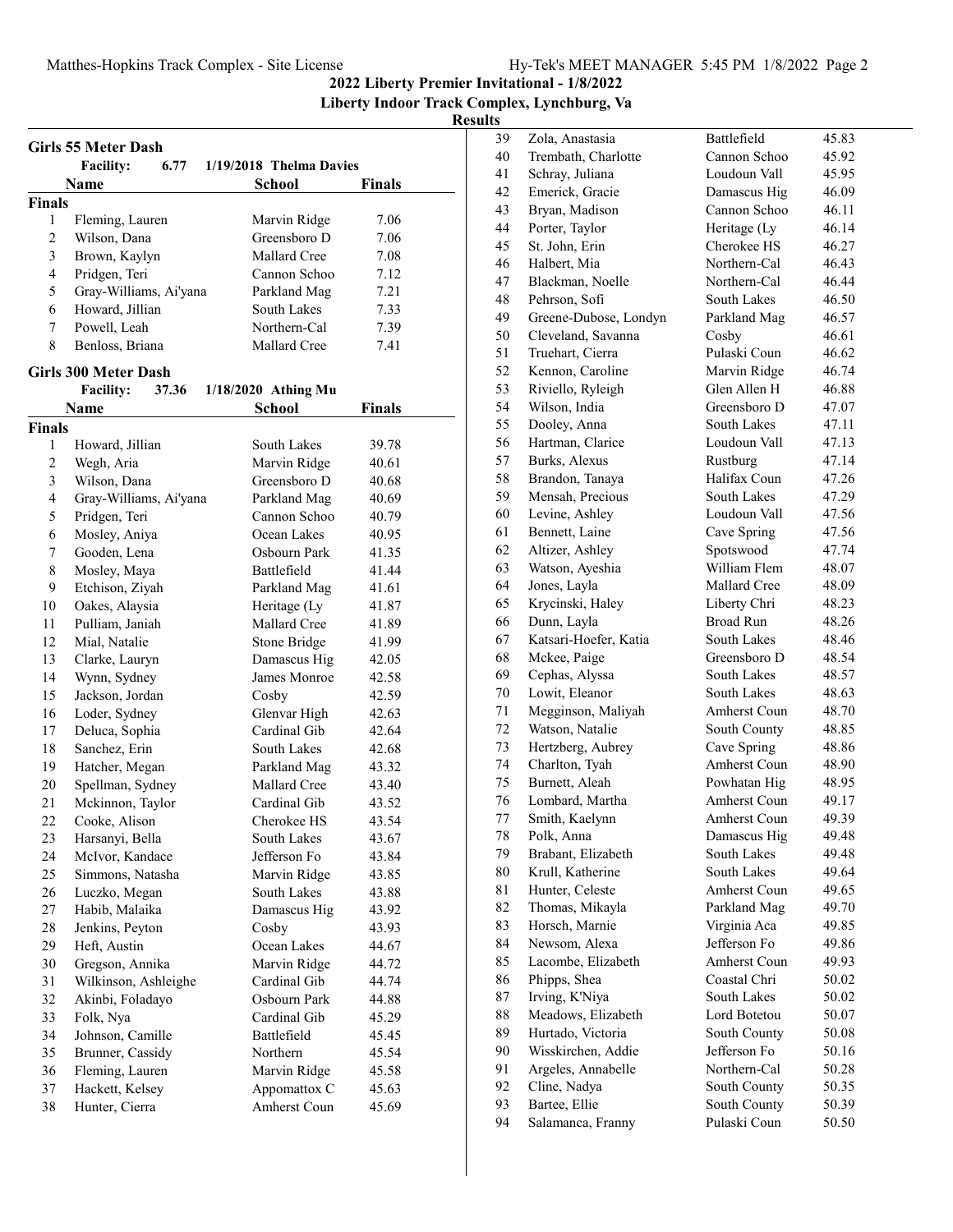**2022 Liberty Premier Invitational - 1/8/2022**

## **Liberty Indoor Track Complex, Lynchburg, Va Results**

|       | Finals  (Girls 300 Meter Dash) |                     |            |  |
|-------|--------------------------------|---------------------|------------|--|
|       | Name                           | School              | Finals     |  |
| 95    | Brumfield, Ava                 | Lord Botetou        | 50.51      |  |
| 96    | Manico, Samantha               | Cave Spring         | 50.57      |  |
| 97    | Ricchiuto, Alexia              | Northern-Cal        | 50.68      |  |
| 98    | Russell, Kathleen              | South Lakes         | 50.81      |  |
| 99    | Stasyuk, Anna                  | Turner Ashby        | 50.85      |  |
| 100   | Flamm, Morgan                  | Appomattox C        | 50.87      |  |
| 101   | Peters, Cadence                | Lord Botetou        | 50.88      |  |
| 102   | Hall, Adrianna                 | Glenvar High        | 50.97      |  |
| 103   | Lai, Lindsay                   | South Lakes         | 51.03      |  |
| 104   | Christian, Dezyre              | Appomattox C        | 51.70      |  |
| 105   | Omer, Saadiya                  | Parkland Mag        | 51.73      |  |
| 106   | Irby, Layla                    | Amherst Coun        | 51.74      |  |
| 106   | Walters, Ella                  | Jefferson Fo        | 51.74      |  |
| 108   | Lyman, Shai-Anne               | Pulaski Coun        | 52.13      |  |
| 109   | Ramey, Leila                   | Hidden Valle        | 52.41      |  |
| 110   | Talcott, Hannah                | Mechanicsvil        | 52.82      |  |
| 111   | Lewis, Nevaeh                  | Parkland Mag        | 53.43      |  |
| 112   | Jones, Kimora                  | William Flem        | 54.26      |  |
| 113   | Hamby, Rachel                  | Amherst Coun        | 54.60      |  |
| 114   | Ellies, Arana                  | Amherst Coun        | 55.05      |  |
| 115   | Castaneda-Silva, Johana        | Parkland Mag        | 55.57      |  |
| 116   | Satterwhite, Addison           | Mechanicsvil        | 55.79      |  |
| 117   | Lyman, Margie                  | Pulaski Coun        | 56.36      |  |
| 118   | Hardee, Savanna                | <b>Staunton Riv</b> | 57.35      |  |
| 119   | Ramos, Lucia                   | Parkland Mag        | 58.50      |  |
| 120   | Skates, Yasmine                | Appomattox C        | 1:01.43    |  |
| $---$ | Brown, Kaylyn                  | Mallard Cree        | <b>DNF</b> |  |

## **Girls 500 Meter Dash**

|        | <b>Facility:</b><br>1:10.22 | $1/17/2020$ Athing Mu |         |  |
|--------|-----------------------------|-----------------------|---------|--|
|        | Name                        | <b>School</b>         | Finals  |  |
| Finals |                             |                       |         |  |
| 1      | Wynn, Sydney                | James Monroe          | 1:17.90 |  |
| 2      | Niglio, Kelsey              | Cherokee HS           | 1:18.14 |  |
| 3      | Clifford, Nicole            | Cherokee HS           | 1:19.08 |  |
| 4      | Johnson, Merasia            | Cosby                 | 1:19.14 |  |
| 5      | Oakes, Alaysia              | Heritage (Ly          | 1:19.56 |  |
| 6      | Harsanyi, Bella             | South Lakes           | 1:20.42 |  |
| 7      | Ice, Alexis                 | Staunton Riv          | 1:21.24 |  |
| 8      | Brown, Arianna              | Mallard Cree          | 1:21.46 |  |
| 9      | Mancinelli, Kristen         | <b>Battlefield</b>    | 1:21.76 |  |
| 10     | Deluca, Sophia              | Cardinal Gib          | 1:22.29 |  |
| 11     | Hatcher, Megan              | Parkland Mag          | 1:23.33 |  |
| 12     | Scott, Aasia                | Cosby                 | 1:23.77 |  |
| 13     | Schray, Juliana             | Loudoun Vall          | 1:24.19 |  |
| 14     | McLain, Bailey              | <b>Battlefield</b>    | 1:24.24 |  |
| 15     | Czaniecki, Lindsey          | Marvin Ridge          | 1:24.43 |  |
| 16     | Lewis, Destiny              | Northern-Cal          | 1:25.00 |  |
| 17     | Brunner, Cassidy            | Northern              | 1:25.03 |  |
| 18     | Yang, Sidney                | Osbourn Park          | 1:25.57 |  |
| 19     | Jenkins, Mayson             | Powhatan Hig          | 1:25.72 |  |
| 20     | Folk, Nya                   | Cardinal Gib          | 1:25.92 |  |
| 21     | Dubose, Oteria              | Parkland Mag          | 1:26.59 |  |
| 22     | Hoyle, Kacie                | Northern-Cal          | 1:26.63 |  |
|        |                             |                       |         |  |

| 23 | Salisbury, Jordan         | South County     | 1:26.76 |
|----|---------------------------|------------------|---------|
| 24 | Hackett, Kelsey           | Appomattox C     | 1:26.85 |
| 25 | West, Nyssa               | Parkland Mag     | 1:26.90 |
| 26 | Carroll, Jayanna          | Battlefield      | 1:27.13 |
| 27 | Raterman, Mary            | <b>Broad Run</b> | 1:27.54 |
| 28 | Basinger, Kayla           | Marvin Ridge     | 1:28.05 |
| 29 | Patterson, Reagan         | Heritage (Ly     | 1:28.30 |
| 30 | O'Connell, Emma           | Lexington        | 1:28.45 |
| 31 | Blizzard, Lindsey         | Marvin Ridge     | 1:28.75 |
| 32 | Mensah, Precious          | South Lakes      | 1:28.88 |
| 33 | Katsari-Hoefer, Katia     | South Lakes      | 1:29.77 |
| 34 | Hall, Saniya              | Parkland Mag     | 1:30.60 |
| 35 | Kunz, Anna                | Osbourn Park     | 1:30.94 |
| 36 | Shaw, Koryn               | Cosby            | 1:31.36 |
| 37 | Russell, Kathleen         | South Lakes      | 1:32.87 |
| 38 | Mckee, Paige              | Greensboro D     | 1:33.41 |
| 39 | Eggleston, Lucy           | Greensboro D     | 1:34.53 |
| 40 | Meadows, Elizabeth        | Lord Botetou     | 1:35.54 |
| 41 | Lowit, Eleanor            | South Lakes      | 1:35.59 |
| 42 | Earsing, Jamie            | Rustburg         | 1:35.88 |
| 43 | Flamm, Morgan             | Appomattox C     | 1:36.43 |
| 44 | Syptak, Nicole            | Spotswood        | 1:36.53 |
| 45 | Dabaghyan, Anna           | Spotswood        | 1:36.86 |
| 46 | Cawthorne, Cindy          | Rustburg         | 1:37.89 |
| 47 | Cornejo, Camila           | Damascus Hig     | 1:38.46 |
| 48 | Ramey, Leila              | Hidden Valle     | 1:39.39 |
| 49 | Lai, Lindsay              | South Lakes      | 1:40.62 |
| 50 | Barnes, Ni'Keisia         | Lexington        | 1:42.10 |
| 51 | Jackson, Aubrey           | Jefferson Fo     | 1:42.22 |
| 52 | Faria, Sera               | Heritage (Ly     | 1:42.75 |
| 53 | Fernandes-Brou, Gabriella | Greensboro D     | 1:47.66 |
| 54 | Kirby, Maria              | Damascus Hig     | 1:50.83 |
| 55 | Eacho, Amanda             | Powhatan Hig     | 2:11.00 |
|    |                           |                  |         |

## **Girls 1000 Meter Run**

|               | <b>Facility:</b><br>2:41.25 | 4/29/2021 Claudia Saunders |         |
|---------------|-----------------------------|----------------------------|---------|
|               | Name                        | School                     | Finals  |
| <b>Finals</b> |                             |                            |         |
| 1             | Maughan, Amelia             | Chapel Hill                | 2:56.27 |
| 2             | Lamanna, Zoie               | Jefferson Fo               | 2:59.56 |
| 3             | Blanton, Caroline           | Marvin Ridge               | 3:00.82 |
| 4             | Palisca, Jessica            | Cave Spring                | 3:01.43 |
| 5             | Pugsley, Cecelia            | Paul VI Cath               | 3:02.76 |
| 6             | Heft, Austin                | Ocean Lakes                | 3:06.73 |
| 7             | Fetterolf, Scarlet          | Loudoun Vall               | 3:07.35 |
| 8             | Weber, Hannah               | Battlefield                | 3:08.52 |
| 9             | Basinger, Riley             | Marvin Ridge               | 3:09.07 |
| 10            | Myers, MK                   | Collegiate                 | 3:09.63 |
| 11            | O'Day, Kerry                | Cherokee HS                | 3:10.10 |
| 12            | Wallis, Lydia               | Stone Bridge               | 3:10.14 |
| 13            | Sullivan, Annie             | Stone Bridge               | 3:10.65 |
| 14            | Richardson, Elise           | Ocean Lakes                | 3:12.27 |
| 15            | Lackey, Eryn                | Loudoun Vall               | 3:14.18 |
| 16            | Mazumder, Rita              | South Lakes                | 3:14.21 |
| 17            | Skow, Shauna                | Jefferson Fo               | 3:14.73 |
| 18            | Hughes, Abby                | Mechanicsvil               | 3:15.45 |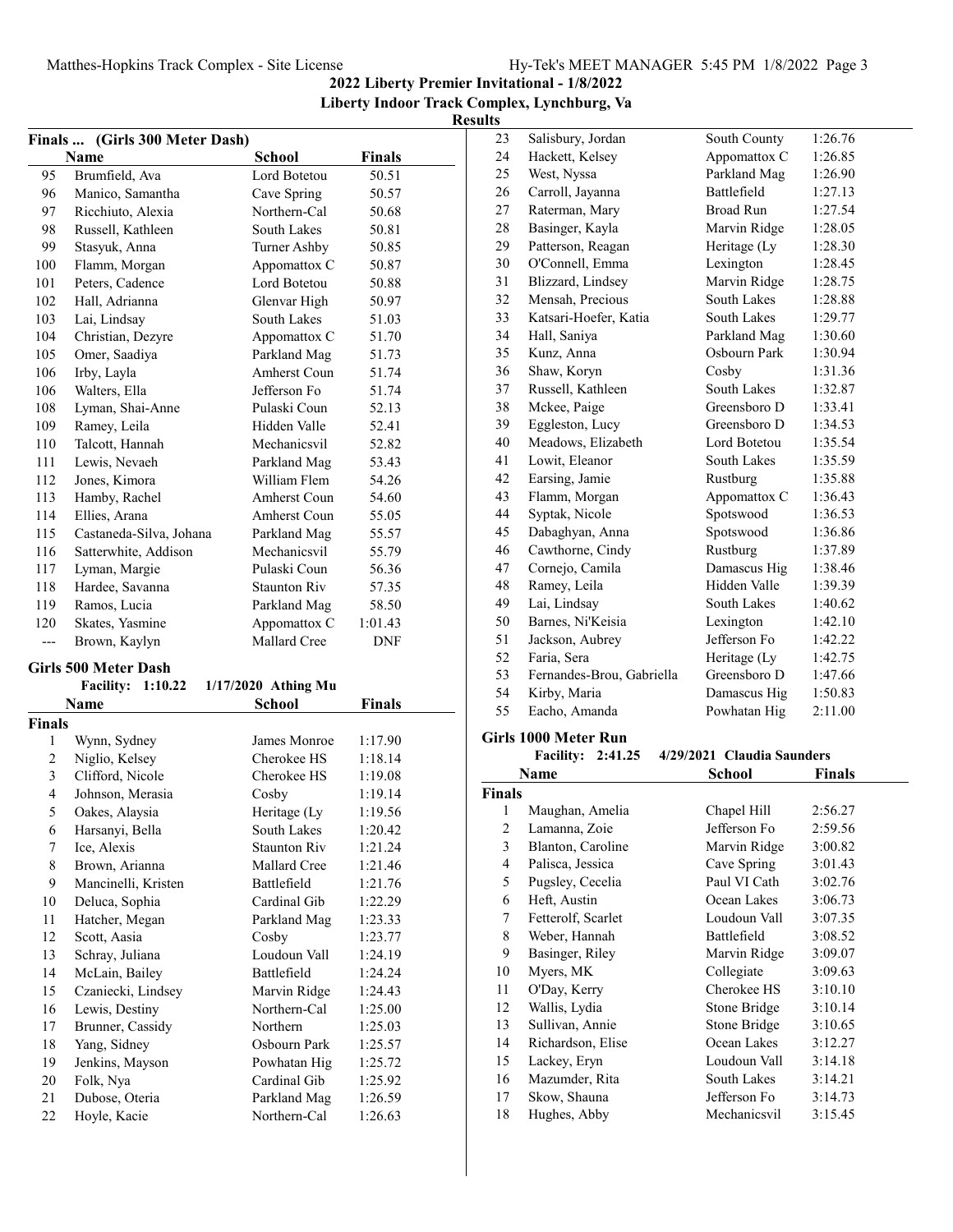**2022 Liberty Premier Invitational - 1/8/2022 Liberty Indoor Track Complex, Lynchburg, Va**

# **Results**<sub>2</sub>

|               | Finals  (Girls 1000 Meter Run)          |                             |               |
|---------------|-----------------------------------------|-----------------------------|---------------|
|               | Name                                    | <b>School</b>               | <b>Finals</b> |
| 19            | Cool, Ashlyn                            | Loudoun Vall                | 3:17.14       |
| 20            | Colling, Danielle                       | Marvin Ridge                | 3:18.05       |
| 21            | Bolen, Samantha                         | Loudoun Vall                | 3:18.46       |
| 22            | Ripol, Annie                            | Glen Allen H                | 3:19.49       |
| 23            | Poirot, Annie                           | Harrisonburg                | 3:22.52       |
| 24            | Kadar, Isabella                         | Cherokee HS                 | 3:22.78       |
| 25            | Kinsler, Aaliyah                        | Glen Allen H                | 3:25.79       |
| 26            | Bellows, Geneva                         | Osbourn Park                | 3:25.98       |
| 27            | Bromley, Alaina                         | Cherokee HS                 | 3:30.30       |
| 28            | Ruebke, Kate                            | Spotswood                   | 3:30.48       |
| 29            | Pavlak, Taylor                          | South County                | 3:30.53       |
| 30            | Burnett, Katie                          | Glen Allen H                | 3:31.38       |
| 31            | Tull, Kathryn                           | Glen Allen H                | 3:33.31       |
| 32            | Taylor, Jessica                         | Amherst Coun                | 3:34.95       |
| 33            | Simon, Catalina                         | South Lakes                 | 3:36.95       |
| 34            | Canoy, Lily                             | Stone Bridge                | 3:37.52       |
| 35            | O'Connell, Emma                         | Osbourn Park                | 3:37.55       |
| 36            | Cornejo, Camila                         | Damascus Hig                | 3:40.43       |
| 37            | Martin, Madison                         |                             | 3:40.94       |
| 38            | Niday, Lauren                           | Appomattox C<br>Cave Spring | 3:42.10       |
| 39            |                                         | Mechanicsvil                |               |
| 40            | Hale, Sara                              |                             | 3:42.57       |
|               | Karlsson, Kaisa<br>Iademarco, Siena     | Cosby                       | 3:43.31       |
| 41            |                                         | Cave Spring                 | 3:43.45       |
| 42            | Raffel, Amelia                          | South Lakes                 | 3:43.75       |
| 43            | Burks, Karley                           | Lord Botetou                | 3:44.38       |
| 44            | Hobson, Rebecca                         | South Lakes                 | 3:46.31       |
| 45            | Sullivan, Kaitlyn                       | Loudoun Vall                | 3:46.64       |
| 46            | Light, Ella                             | Cave Spring                 | 3:47.05       |
| 47            | Giangreco, Kati                         | West Johnsto                | 3:48.58       |
| 48            | Willard, Emily                          | Mechanicsvil                | 3:49.40       |
| 49            | Killeen, Joanna                         | Glenvar High                | 3:50.30       |
| 50            | Ochoa-Caceres, Gabriela                 | Parkland Mag                | 3:50.70       |
| 51            | Rissmeyer, Kaitlyn                      | Powhatan Hig                | 3:51.17       |
| 52            | DeWitt, Zoe                             | Stone Bridge                | 3:51.76       |
| 53            | Hoover, Anna                            | Lord Botetou                | 3:53.50       |
| 54            | Wetzel, Jordan                          | Cave Spring                 | 3:56.76       |
| 55            | McPhatter, Emma                         | Amherst Coun                | 3:58.85       |
| 56            | Andrews, Lily                           | Mechanicsvil                | 4:00.95       |
| 57            | Stevens, Rebecca                        | Powhatan Hig                | 4:05.05       |
| 58            | Peters, Falan                           | Lord Botetou                | 4:09.16       |
| 59            | Seay, Shannon                           | Powhatan Hig                | 4:09.84       |
| 60            | Iga, Raquel                             | Powhatan Hig                | 4:09.93       |
| 61            | Kirby, Maria                            | Damascus Hig                | 4:12.39       |
| 62            | Mishra, Jaya                            | South Lakes                 | 4:18.10       |
| 63            | Weil, Caitlin                           | Pulaski Coun                | 4:18.56       |
| 64            | Dudley, Ella                            | Appomattox C                | 4:23.42       |
| 65            | Pelletier, Campbell                     | South Lakes                 | 4:23.51       |
| 66            | Perry, Marissa                          | Appomattox C                | 4:26.68       |
|               | Girls 1600 Meter Run                    |                             |               |
|               | <b>Facility:</b><br>4:54.33<br>3/3/2021 | <b>Carly Wilkes</b>         |               |
|               | Name                                    | School                      | <b>Finals</b> |
| <b>Finals</b> |                                         |                             |               |
| 1             | Mosley, Aniya                           | Ocean Lakes                 | 4:59.34       |

| $\boldsymbol{2}$ | Wilkes, Carly         | Glenvar High       | 5:01.59 |
|------------------|-----------------------|--------------------|---------|
| $\mathfrak{Z}$   | Pugsley, Cecelia      | Paul VI Cath       | 5:12.46 |
| $\overline{4}$   | Fetterolf, Scarlet    | Loudoun Vall       | 5:12.94 |
| 5                | Pasko, Ella           | Marvin Ridge       | 5:14.02 |
| 6                | Palisca, Jessica      | Cave Spring        | 5:17.86 |
| $\boldsymbol{7}$ | Hester, Lily Grace    | James River        | 5:21.97 |
| 8                | Skow, Shauna          | Jefferson Fo       | 5:25.13 |
| 9                | Richardson, Elise     | Ocean Lakes        | 5:26.36 |
| 10               | Dobrinski, Tessa      | Glen Allen H       | 5:26.72 |
| 11               | Engle, Allie          | Northern           | 5:27.77 |
| 12               | Pommerenk, Sophia     | Ocean Lakes        | 5:27.78 |
| 13               | Plaster, Alexis       | Jefferson Fo       | 5:28.47 |
| 14               | Lackey, Eryn          | Loudoun Vall       | 5:34.05 |
| 15               | Finn, Madalyn         | Marvin Ridge       | 5:38.78 |
| 16               | Seeley, Julia         | Loudoun Vall       | 5:39.57 |
| 17               | Fetterolf, Cecilia    | Loudoun Vall       | 5:39.60 |
| 18               | Raterman, Mary        | Broad Run          | 5:41.73 |
| 19               | Mazumder, Rita        | South Lakes        | 5:42.58 |
| 20               | Ferrell, Giles        | Collegiate         | 5:44.73 |
| 21               | Eggleston, Lucy       | Greensboro D       | 5:50.77 |
| 22               | Blackford, Lucia      | <b>Broad Run</b>   | 5:54.11 |
| 23               | Lillard, Tawny        | Northern-Cal       | 5:58.23 |
| 24               | Pursel, Ellison       | William Monr       | 6:01.87 |
| 25               | Morley, Kirsten       | Cosby              | 6:02.38 |
| 26               | Simon, Catalina       | <b>South Lakes</b> | 6:04.28 |
| 27               | Vossen, Lauren        | Jefferson Fo       | 6:04.57 |
| 28               | Sorg, Sadie           | Glen Allen H       | 6:05.96 |
| 29               | Cornejo, Camila       | Damascus Hig       | 6:08.30 |
| 30               | Harrison, Kaitlyn     | Coastal Chri       | 6:11.43 |
| 31               | Sutherland, Kathryn   | Collegiate         | 6:11.47 |
| 32               | Sullivan, Kaitlyn     | Loudoun Vall       | 6:11.81 |
| 33               | Mccomb, Maddie        | Collegiate         | 6:12.12 |
| 34               | Hobson, Rebecca       | South Lakes        | 6:13.65 |
| 35               | Burks, Karley         | Lord Botetou       | 6:13.67 |
| 36               | Raffel, Amelia        | South Lakes        | 6:15.35 |
| 37               | Lin, Angie            | Radford High       | 6:15.78 |
| 38               | Norris, Kayla         | Academy of t       | 6:20.49 |
| 39               | O'Connell, Emma       | Osbourn Park       | 6:24.36 |
| 40               | Greenstreet, Isabella | Battlefield        | 6:31.17 |
| 41               | Seward, Dezara        | Heritage (Ly       | 6:31.70 |
| 42               | Killeen, Joanna       | Glenvar High       | 6:35.00 |
| 43               | Hoover, Anna          | Lord Botetou       | 6:37.42 |
| 44               | Teshome, Eliana       | Turner Ashby       | 6:41.56 |
| 45               | Brumfield, Josephine  | Turner Ashby       | 6:41.59 |
| 46               | Holohan, Gabrielle    | Cave Spring        | 6:43.10 |
| 47               | Lawrence, Beibhinn    | South Lakes        | 6:44.03 |
| 48               | Lemley, Charlotte     | South County       | 6:47.41 |
| 49               | Boch, Rose            | Cave Spring        | 6:55.81 |
| 50               | Mishra, Jaya          | South Lakes        | 7:02.18 |
| 51               | Garcia, Isabella      | South County       | 7:05.01 |
| 52               | Porter, Georgia       | Battlefield        | 7:05.09 |
| 53               | Peters, Falan         | Lord Botetou       | 7:06.10 |
| 54               | Kirby, Maria          | Damascus Hig       | 7:07.96 |
| 55               | Pelletier, Campbell   | South Lakes        | 7:19.63 |
| 56               | Grieme, Elise         | Cave Spring        | 7:58.81 |
| 57               | Allder, Sarah         | Cave Spring        | 8:04.98 |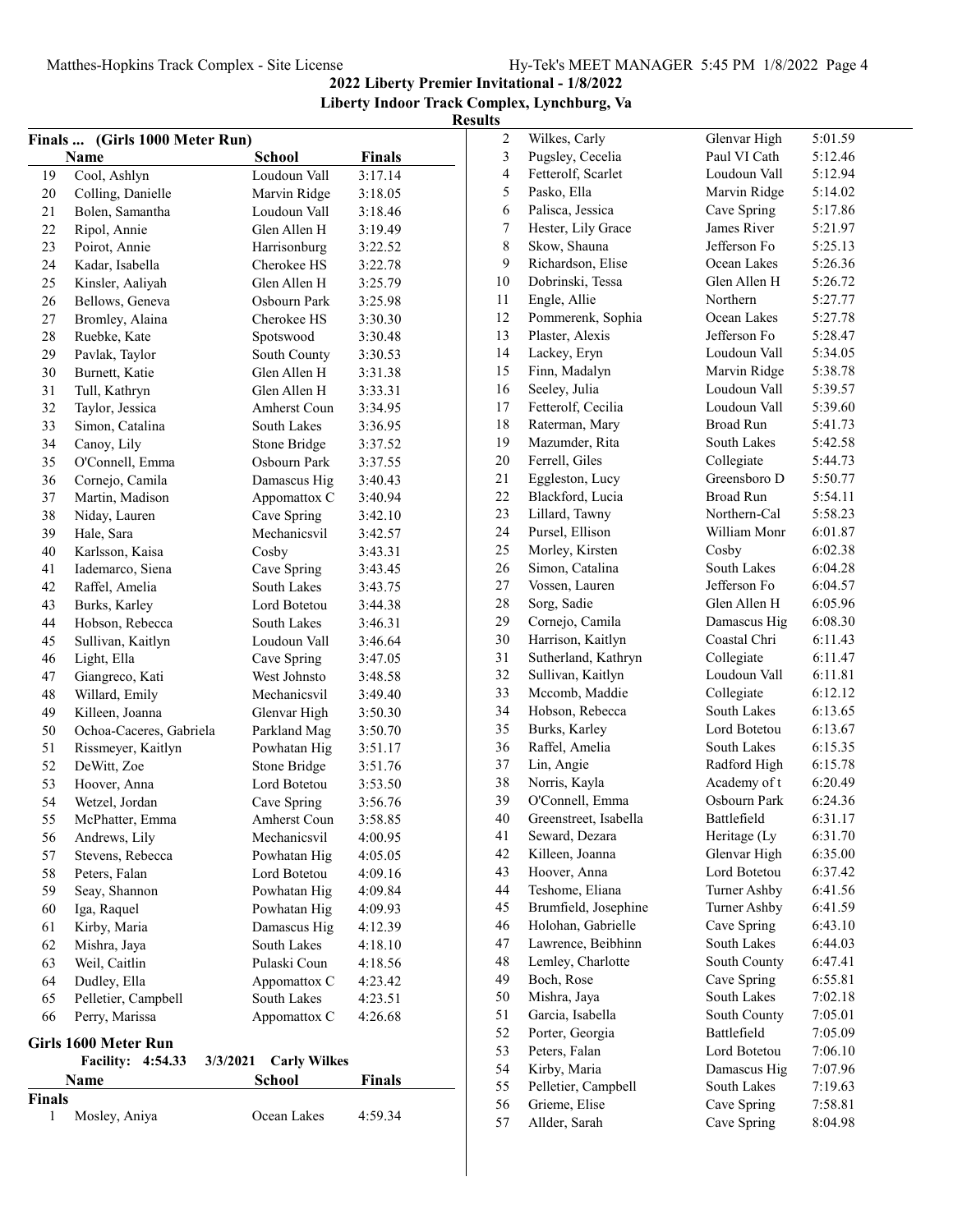## **2022 Liberty Premier Invitational - 1/8/2022**

**Liberty Indoor Track Complex, Lynchburg, Va**

## **Results**

| Girls 3200 Meter Run    |                                                                 |                            |                |  |
|-------------------------|-----------------------------------------------------------------|----------------------------|----------------|--|
|                         | <b>Facility: 10:49.24</b>                                       | 12/11/2021 Reese Dalton    |                |  |
|                         | Name                                                            | School                     | <b>Finals</b>  |  |
| Finals                  |                                                                 |                            |                |  |
| 1                       | Wilkes, Carly                                                   | Glenvar High               | 10:40.16       |  |
|                         | 5:30.503 (5:30.503)<br>10:40.151 (5:09.649)                     |                            |                |  |
| 2                       | Niglio, Megan                                                   | Cherokee HS                | 11:25.70       |  |
|                         | 5:42.138 (5:42.138)<br>11:25.700 (5:43.562)                     |                            |                |  |
| 3                       | Myers, Taylor<br>5:41.043 (5:41.043)<br>11:25.790 (5:44.747)    | Spotswood                  | 11:25.79       |  |
| 4                       | Velasquez, Elly                                                 | Glen Allen H               | 11:28.65       |  |
|                         | 5:48.836 (5:48.836)<br>11:28.643 (5:39.807)                     |                            |                |  |
| 5                       | Pasko, Ella                                                     | Marvin Ridge               | 11:29.35       |  |
|                         | 5:40.628 (5:40.628)<br>11:29.343 (5:48.715)                     |                            |                |  |
| 6                       | Morley, Caroline<br>11:34.490 (5:45.969)<br>5:48.521 (5:48.521) | James River                | 11:34.49       |  |
| 7                       | Kelly, Colleen                                                  | Battlefield                | 11:37.56       |  |
|                         | 5:48.026 (5:48.026)<br>11:37.558 (5:49.532)                     |                            |                |  |
| 8                       | Meadows, Lindsay                                                | Ocean Lakes                | 11:57.46       |  |
| 9                       | Smith, Ryan                                                     | Ocean Lakes                | 12:05.94       |  |
| 10                      | Bowie, Gentry                                                   | Northern-Cal               | 12:09.09       |  |
| 11                      | Cash, Megan                                                     | Glen Allen H               | 12:10.04       |  |
|                         | 5:50.255 (5:50.255)<br>12:10.033 (6:19.779)                     |                            |                |  |
| 12                      | Fetterolf, Cecilia                                              | Loudoun Vall               | 12:13.46       |  |
| 13                      | Green, Ella                                                     | Powhatan Hig               | 12:14.01       |  |
| 14                      | Harris, Kenzie                                                  | Battlefield                | 12:49.14       |  |
| 15                      | Blackford, Lucia                                                | <b>Broad Run</b>           | 12:49.43       |  |
| 16                      | Varon, Sofi                                                     | Glen Allen H               | 12:49.59       |  |
| 17                      | Roberts, Beall                                                  | Jefferson Fo               | 12:55.56       |  |
|                         | 6:05.668 (6:05.668)<br>12:55.551 (6:49.884)                     |                            |                |  |
| 18                      | Donnelly, Haley                                                 | Battlefield                | 12:58.84       |  |
| 19                      | Martin, Madison                                                 | Appomattox C               | 13:32.23       |  |
| 20                      | Hawley, Magan                                                   | <b>Staunton Riv</b>        | 13:39.31       |  |
|                         | Girls 55 Meter Hurdles                                          |                            |                |  |
|                         | <b>Facility:</b><br>7.69                                        | 1/19/2019 Shadajah Ballard |                |  |
|                         | Name                                                            | <b>School</b>              | <b>Prelims</b> |  |
|                         | <b>Preliminaries</b>                                            |                            |                |  |
| 1                       | Mckinnon, Taylor                                                | Cardinal Gib               | 8.40q          |  |
| $\overline{\mathbf{c}}$ | Taiwo, Joy                                                      | Battlefield                | 8.48q          |  |
| 3                       | Wegh, Aria                                                      | Marvin Ridge               | 8.49q          |  |
| $\overline{4}$          | O'Neil, Indira                                                  | Stone Bridge               | 8.69q          |  |
| 5                       | Kannon, Madyson                                                 | Battlefield                | 8.84q          |  |
| 6                       | Cooke, Alison                                                   | Cherokee HS                | 9.15q          |  |
| 7                       | Loder, Sydney                                                   | Glenvar High               | 9.16q          |  |
| 8                       | Luczko, Megan                                                   | South Lakes                | 9.18q          |  |
| 9                       | Johnson, Camille                                                | <b>Battlefield</b>         | 9.22           |  |
| 10                      | Tolbert, Olivia                                                 | Battlefield                | 9.23           |  |
| 11                      | Molette, Akera                                                  | Heritage (Ly               | 9.32           |  |
| 12                      | McIvor, Kandace                                                 | Jefferson Fo               | 9.37           |  |
| 13                      | Packingham, Brooke                                              | Cummings, Hu               | 9.38           |  |
| 14                      | Sturek, Paige                                                   | Glen Allen H               | 9.67           |  |
| 15                      | Grace, Hannah                                                   | Coastal Chri               | 9.67           |  |
| 16                      | Thibodeau, Amaya                                                | Osbourn Park               | 9.69           |  |
| 17                      | Anderson, Caitlin                                               | Cosby                      | 9.70           |  |

| 18 | Abdussalaam, Nadiyah | Appomattox C       | 9.76  |
|----|----------------------|--------------------|-------|
| 19 | Jones, Layla         | Mallard Cree       | 9.85  |
| 20 | Rowland, Kendall     | Cardinal Gib       | 9.86  |
| 21 | Hartman, Clarice     | Loudoun Vall       | 9.90  |
| 22 | Moore, Kona          | Liberty Chri       | 10.07 |
| 23 | Jones, Kimora        | William Flem       | 10.13 |
| 24 | Malue, Maddie        | Lord Botetou       | 10.15 |
| 25 | Warren, Campbell     | Marvin Ridge       | 10.20 |
| 26 | Martinez, Iysis      | Cummings, Hu       | 10.24 |
| 27 | Argeles, Annabelle   | Northern-Cal       | 10.37 |
| 28 | Williams, Joniya     | Mechanicsvil       | 10.50 |
| 29 | Keen, Joy            | Marvin Ridge       | 10.73 |
| 30 | Harris, Jillian      | Lord Botetou       | 10.83 |
| 31 | Rios, Emma           | <b>Forest Park</b> | 10.88 |
| 32 | Ricchiuto, Alexia    | Northern-Cal       | 10.97 |
| 33 | Duvall, Abigail      | Patuxent Hig       | 11.53 |
| 34 | Brandon, Tanaya      | Halifax Coun       | 11.67 |
| 35 | Thomas, Mikayla      | Parkland Mag       | 11.87 |
| 35 | Pillow, Alyssa       | Rustburg           | 11.87 |
| 37 | Dunn, Layla          | Broad Run          | 11.88 |
| 38 | Omer, Saadiya        | Parkland Mag       | 12.45 |
| 39 | Lewis, Nevaeh        | Parkland Mag       | 12.81 |
|    |                      |                    |       |

## **Girls 55 Meter Hurdles**

#### Facility: 7.69 1/19/2019 Shadajah Ballard

|               | Name             | <b>School</b> | <b>Finals</b> |
|---------------|------------------|---------------|---------------|
| <b>Finals</b> |                  |               |               |
| 1             | Mckinnon, Taylor | Cardinal Gib  | 8.13          |
| 2             | Wegh, Aria       | Marvin Ridge  | 8.46          |
| 3             | Taiwo, Joy       | Battlefield   | 8.47          |
| 4             | Kannon, Madyson  | Battlefield   | 8.69          |
| 5             | O'Neil, Indira   | Stone Bridge  | 8.70          |
| 6             | Loder, Sydney    | Glenvar High  | 9.00          |
|               | Cooke, Alison    | Cherokee HS   | 9.13          |
| 8             | Luczko, Megan    | South Lakes   | 9.17          |

# **Girls 4x200 Meter Relay**

**Facility: 1:35.39 Bullis School 1/20/2018**

|               | Team                      | Relay | Finals              |
|---------------|---------------------------|-------|---------------------|
| <b>Finals</b> |                           |       |                     |
| 1             | Marvin Ridge              | A     | 1:44.60             |
|               | 1) Gregson, Annika        |       | 2) Simmons, Natasha |
|               | 3) Wegh, Aria             |       | 4) Fleming, Lauren  |
| 2             | Parkland Magnet IB        | A     | 1:45.16             |
|               | 1) Mumford, Ija           |       | 2) Etchison, Ziyah  |
|               | 3) Gray-Williams, Ai'yana |       | 4) Dubose, Oteria   |
| 3             | Mallard Creek             | A     | 1:45.19             |
|               | 1) Benloss, Briana        |       | 2) Verner, Raven    |
|               | 3) Spellman, Sydney       |       | 4) Pulliam, Janiah  |
| 4             | <b>Battlefield</b>        | A     | 1:45.78             |
|               | 1) Rice, Ava              |       | 2) Kannon, Madyson  |
|               | 3) Taiwo, Joy             |       | 4) Mosley, Maya     |
| 5             | Damascus High School      | A     | 1:47.65             |
|               | 1) Clarke, Lauryn         |       | 2) Emerick, Gracie  |
|               | 3) Habib, Elsie           |       | 4) Habib, Malaika   |
|               |                           |       |                     |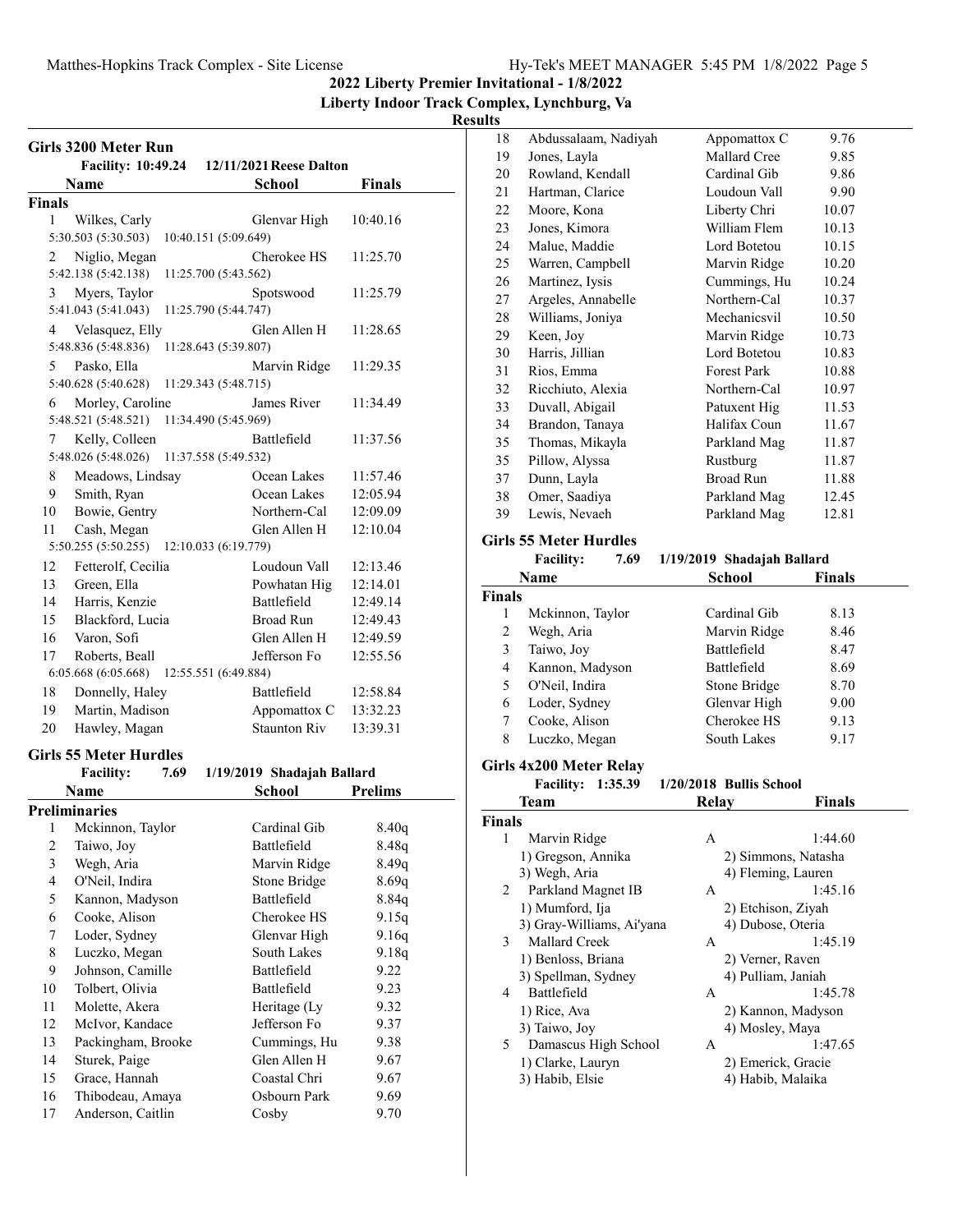**2022 Liberty Premier Invitational - 1/8/2022**

**Liberty Indoor Track Complex, Lynchburg, Va**

## **Results**

| Finals  (Girls 4x200 Meter Relay)<br><b>Team</b> | <b>Finals</b><br><b>Relay</b> | Girls 4x400 Meter Relay  |                                         |
|--------------------------------------------------|-------------------------------|--------------------------|-----------------------------------------|
| Rustburg                                         | 1:48.27<br>$\mathbf{A}$       | Facility: 3:39.60        | 1/19/2018 Bullis School                 |
| 1) Coates, Emily                                 | 2) Foster, NaKayla            | <b>Team</b>              | Relay<br>Finals                         |
| 3) Pillow, Alyssa                                | 4) Sherard, Iyana             | <b>Finals</b>            |                                         |
| Cannon School<br>7                               | 1:51.39<br>A                  | Cherokee HS<br>1         | 4:07.82<br>A                            |
| 1) Bryan, Madison                                | 2) Biehler, Ellery            | 1) Niglio, Kelsey        | 2) Cooke, Alison                        |
| 3) Trembath, Charlotte                           | 4) Pridgen, Teri              | 3) O'Day, Kerry          | 4) Clifford, Nicole                     |
| Marvin Ridge<br>8                                | B<br>x1:52.10                 | Parkland Magnet IB<br>2  | A<br>4:10.41                            |
| 1) Williams, Katriel                             | 2) Adams, Cassidy             | 1) Hatcher, Megan        | 2) West, Nyssa                          |
| 3) Kennon, Caroline                              | 4) Keen, Joy                  | 3) Dubose, Oteria        | 4) Hall, Saniya                         |
| Cherokee HS<br>9                                 | 1:53.24<br>A                  | Marvin Ridge<br>3        | 4:14.08<br>A                            |
| 1) Strauss, Jillian                              | 2) St. John, Erin             | Northern-Cal<br>4        | 4:14.58<br>A                            |
| 3) Pajic, Grace                                  | 4) Cooke, Alison              | 1) Lewis, Destiny        | 2) Hoyle, Kacie                         |
| Osbourn Park<br>10                               | $\mathbf{A}$<br>1:53.70       | 3) Blackman, Noelle      | 4) Meccia, Ella                         |
| 1) Thibodeau, Amaya                              | 2) Akinbi, Jadesola           | 5<br>South Lakes         | 4:23.57<br>A                            |
|                                                  |                               | 1) Mazumder, Rita        | 2) Katsari-Hoefer, Katia                |
| 3) Stephenson, Naomi<br>Northern-Cal<br>11       | 4) Akinbi, Foladayo           | 3) Harsanyi, Bella       | 4) Mensah, Precious                     |
|                                                  | 1:54.01<br>A                  | Osbourn Park<br>6        | A<br>4:25.65                            |
| 1) Powell, Leah                                  | 2) Hoyle, Kacie               | 1) Gooden, Lena          | 2) Akinbi, Foladayo                     |
| 3) Blackman, Noelle                              | 4) Halbert, Mia               | 3) Bellows, Geneva       | 4) Yang, Sidney                         |
| Lexington<br>12                                  | 1:55.26<br>A                  | 7<br>Rustburg            | 4:26.81<br>$\overline{A}$               |
| 1) Wall, Isa                                     | 2) Elam, Tianna               | 1) Hardie, Kate          | 2) Coates, Emily                        |
| 3) Wilson, Takeyriah                             | 4) Peoples, Jadyiah           | 3) Pillow, Alyssa        | 4) Sherard, Iyana                       |
| Amherst County<br>13                             | 1:55.45<br>A                  | Lexington<br>8           | 4:31.16<br>A                            |
| 1) Hunter, Cierra                                | 2) Smith, Kaelynn             | 1) Barnes, Ni'Keisia     |                                         |
| 3) Charlton, Tyah                                | 4) Cabel, Cyanna              | 3) O'Connell, Emma       | 2) Elam, Tianna<br>4) Wilson, Takeyriah |
| South Lakes<br>14                                | $\, {\bf B}$<br>1:55.53       | 9                        | A                                       |
| 1) Dooley, Anna                                  | 2) Pehrson, Sofi              | South County             | 4:35.02                                 |
| 3) Krull, Katherine                              | 4) Cephas, Alyssa             | 1) Arnott, Alexa         | 2) Watson, Natalie                      |
| Cave Spring<br>15                                | 1:55.83<br>A                  | 3) Paravecchia, Ainsley  | 4) Pavlak, Taylor                       |
| 1) Bennett, Laine                                | 2) Manico, Samantha           | Liberty Chri<br>10       | 4:36.15<br>A                            |
| 3) Ndem, Dara                                    | 4) Tolliver, Saniya           | 1) Moore, Kona           | 2) Davis, Crissa                        |
| Parkland Magnet IB<br>16                         | B<br>x1:56.32                 | 3) Richmond, Laney       | 4) Detwiler, Mia                        |
| 1) Hall, Saniya                                  | 2) Greene-Dubose, Londyn      | Spotswood<br>11          | 4:48.58<br>$\mathbf{A}$                 |
| 3) Thomas, Mikayla                               | 4) Colman, Destiny            | 1) Dabaghyan, Anna       | 2) Syptak, Nicole                       |
| Appomattox C<br>17                               | 1:56.55<br>A                  | 3) Dickel, Ashland       | 4) Dickel, Marika                       |
| 1) Bolar, Amyah                                  | 2) Hackett, Kelsey            | Jefferson Forest<br>12   | 4:50.85<br>A                            |
| 3) Abdussalaam, Nadiyah                          | 4) Troxler, Harmony           | 1) Walters, Ella         | 2) Jackson, Aubrey                      |
| South County<br>18                               | 1:58.97<br>A                  | 3) Wisskirchen, Addie    | 4) Marano, Sofia                        |
| 1) Cline, Nadya                                  | 2) Bartee, Ellie              | Cave Spring<br>13        | 4:56.00<br>A                            |
| 3) Paravecchia, Ainsley                          | 4) Arnott, Alexa              | 1) Holohan, Gabrielle    | 2) Barnett, Kirsten                     |
| South Lakes<br>19                                | x2:01.96<br>C                 | 3) Horton, Kate          | 4) Mather, Lauren                       |
| Jefferson Forest<br>20                           | 2:02.02<br>A                  | Cosby                    | DQ<br>A                                 |
| 1) Benyo, Maren                                  | 2) Hill, Charlotte            | 1) Scott, Aasia          | 2) Shaw, Koryn                          |
| 3) Wisskirchen, Addie                            |                               | 3) Cleveland, Savanna    | 4) Wilson, Mekayla                      |
| Spotswood<br>21                                  | 4) Walters, Ella<br>2:04.35   |                          |                                         |
|                                                  | A                             | Girls 4x800 Meter Relay  |                                         |
| 1) Navarro, Dial                                 | 2) Altizer, Ashley            | <b>Facility: 9:11.88</b> | <b>Monroe College</b><br>3/7/2020       |
| 3) Frias, Azari                                  | 4) Collazo, Lis               | <b>Team</b>              | Relay<br><b>Finals</b>                  |
| Parkland Magnet IB<br>22                         | x2:08.50<br>D                 | Finals                   |                                         |
| 1) Malloy, Raziyah                               | 2) Lewis, Nevaeh              | Cherokee HS<br>1         | 9:23.85<br>A                            |
| 3) Omer, Saadiya                                 | 4) Castaneda-Silva, Johana    | 1) Niglio, Kelsey        | 2) O'Day, Kerry                         |
|                                                  |                               | 3) Niglio, Megan         | 4) Clifford, Nicole                     |
|                                                  |                               | Marvin Ridge<br>2        | 9:53.83<br>A                            |
|                                                  |                               | 1) Blanton, Caroline     | 2) Basinger, Riley                      |

3) Basinger, Kayla 4) Colling, Danielle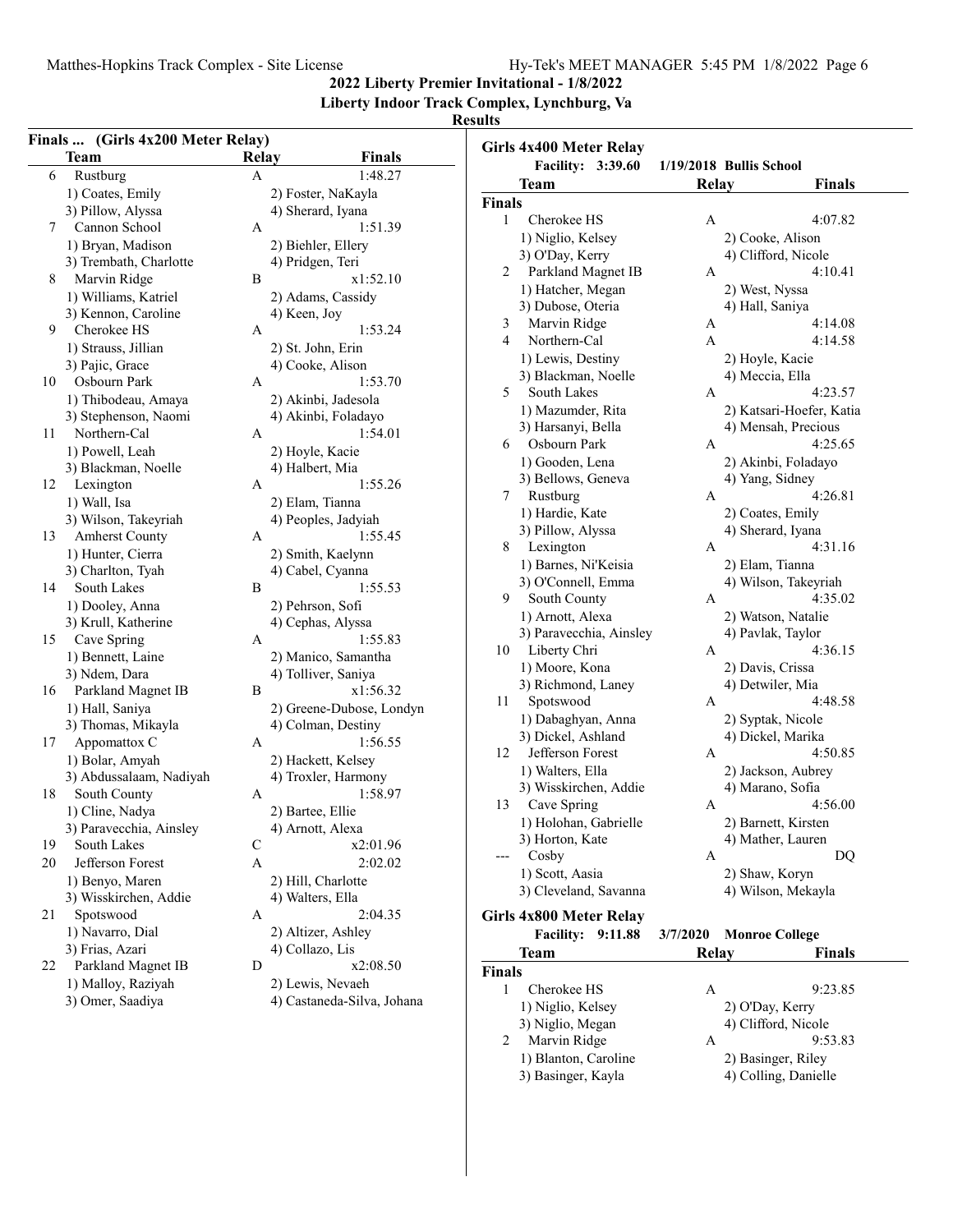**2022 Liberty Premier Invitational - 1/8/2022**

**Liberty Indoor Track Complex, Lynchburg, Va**

| Finals  (Girls 4x800 Meter Relay)   |                         |                            | ---                            | Lough, Katelyn                      | Turner Ashby                 | $\rm{NH}$     |
|-------------------------------------|-------------------------|----------------------------|--------------------------------|-------------------------------------|------------------------------|---------------|
| <b>Team</b>                         | <b>Relay</b>            | <b>Finals</b>              |                                | Lovell, Seasia                      | Cosby                        | $\rm NH$      |
| Battlefield<br>3                    | A                       | 10:01.61                   |                                | <b>Girls Pole Vault</b>             |                              |               |
| 1) Carroll, Jayanna                 | 2) McLain, Bailey       |                            |                                | <b>Facility: 14-09.50</b>           | 12/2/2021 Alina McDonald     |               |
| 3) Kelly, Colleen                   | 4) Weber, Hannah        |                            |                                | Name                                | <b>School</b>                | <b>Finals</b> |
| Glen Allen H<br>4                   | A                       | 10:10.60                   | <b>Finals</b>                  |                                     |                              |               |
| 1) Velasquez, Elly                  | 2) Ripol, Annie         |                            |                                |                                     | Glen Allen H                 | 12-00.00      |
| 3) Cash, Megan                      | 4) Dobrinski, Tessa     |                            | $\mathbf{1}$<br>$\overline{2}$ | Romano, Emily<br>Baham, Meredith    | Glen Allen H                 | J12-00.00     |
| 5<br>Northern-Cal                   | A                       | 10:11.23                   |                                |                                     |                              |               |
| 1) Meccia, Ella                     | 2) Bowie, Gentry        |                            | 3                              | Pettyjohn, Hannah                   | Jefferson Fo<br>Glen Allen H | 11-06.00      |
| 3) Lewis, Destiny                   | 4) Blackman, Noelle     |                            | 4                              | Romano, Sam                         |                              | J11-06.00     |
| Spotswood<br>6                      | A                       | 10:38.64                   | 5                              | Grace, Hannah                       | Coastal Chri                 | J11-06.00     |
| 1) Myers, Taylor                    | 2) Dickel, Marika       |                            | 6                              | Schaner, Colleen                    | Kettle Run                   | 11-00.00      |
| 3) Ruebke, Kate                     | 4) Dickel, Ashland      |                            | $\tau$                         | Rodriguez, Viviana                  | Osbourn Park                 | J11-00.00     |
| Jefferson Forest<br>7               | $\mathbf{A}$            | 10:46.13                   | 8                              | Moore, Kona                         | Liberty Chri                 | 10-06.00      |
| 1) Plaster, Alexis                  | 2) Marano, Sofia        |                            | 9                              | Emerick, Gracie                     | Damascus Hig                 | 10-00.00      |
| 3) Vossen, Lauren                   | 4) Roberts, Beall       |                            | 9                              | Walsh, Maddie                       | Glen Allen H                 | 10-00.00      |
| Parkland Magnet IB<br>8             | A                       | 11:18.54                   | 11                             | Pietruszkiewicz, Morgan             | Glen Allen H                 | 9-06.00       |
| 1) West, Nyssa<br>3) Hatcher, Megan | 4) Dubose, Oteria       | 2) Ochoa-Caceres, Gabriela | 11                             | Harvey, Taryn                       | Jefferson Fo                 | 9-06.00       |
| Sherando<br>9                       | A                       | 11:29.19                   | 13                             | Nickerson, Ashley                   | Kettle Run                   | $9 - 00.00$   |
| 1) Ahrens, Emma                     | 2) Crittenden, Cassidy  |                            | 13                             | Crandall, Emily                     | Marvin Ridge                 | 9-00.00       |
| 3) Kapsa, Ella                      | 4) Winston, Eva         |                            | 15                             | Lacombe, Elizabeth                  | Amherst Coun                 | 8-06.00       |
| Rustburg<br>10                      | A                       | 11:56.68                   | 15                             | Strauss, Jillian                    | Cherokee HS                  | 8-06.00       |
| Cave Spring<br>11                   | A                       | 12:07.52                   | 17                             | Kunz, Anna                          | Osbourn Park                 | 8-00.00       |
| 1) Iademarco, Siena                 | 2) Light, Ella          |                            | 17                             | Krycinski, Haley                    | Liberty Chri                 | 8-00.00       |
| 3) Niday, Lauren                    | 4) Wetzel, Jordan       |                            | 19                             | Zechini, Jane Gray                  | Cardinal Gib                 | 7-06.00       |
| Powhatan High School<br>12          | A                       | 12:50.02                   | 19                             | Kadar, Isabella                     | Cherokee HS                  | 7-06.00       |
|                                     |                         |                            | 19                             | Flamm, Morgan                       | Appomattox C                 | 7-06.00       |
| <b>Girls High Jump</b>              |                         |                            | $---$                          | Stinnett, Emmalee                   | Amherst Coun                 | $\rm NH$      |
| $6-00$<br><b>Facility:</b>          | 1/17/2020 Morgan Smalls |                            | $---$                          | Chapman, Brianna                    | Amherst Coun                 | $\rm{NH}$     |
| Name                                | <b>School</b>           | <b>Finals</b>              | $---$                          | Smith, Kaelynn                      | Amherst Coun                 | $\rm NH$      |
| <b>Finals</b>                       |                         |                            | $---$                          | Starr, Melissa                      | Marvin Ridge                 | $\rm{NH}$     |
| Tolbert, Olivia<br>1                | Battlefield             | 5-04.00                    |                                | <b>Girls Long Jump Girls LJ see</b> |                              |               |
| 2<br>Pettyjohn, Hannah              | Jefferson Fo            | 5-02.00                    |                                | <b>Facility: 20-05.25</b>           | 1/18/2020 Claire Bryant      |               |
| 3<br>Luczko, Megan                  | South Lakes             | J5-02.00                   |                                | <b>Name</b>                         | <b>School</b>                | <b>Finals</b> |
| 4<br>Loder, Sydney                  | Glenvar High            | 5-00.00                    | <b>Finals</b>                  |                                     |                              |               |
| 5<br>Miller, Carrington             | Collegiate              | 4-08.00                    | 1                              | Oakes, Alaysia                      | Heritage (Ly                 | 19-03.00      |
| 5<br>Barney, Claire                 | Marvin Ridge            | 4-08.00                    | $\sqrt{2}$                     | Gooden, Lena                        | Osbourn Park                 | 18-10.50      |
| 5<br>Molette, Akera                 | Heritage (Ly            | 4-08.00                    | 3                              | Mumford, Ija                        | Parkland Mag                 | 17-11.50      |
| 5<br>Callan, Jenna                  | <b>Stone Bridge</b>     | 4-08.00                    | 4                              | Callan, Jenna                       | Stone Bridge                 | 17-04.50      |
| 6<br>Williams, Katriel              | Marvin Ridge            | J4-08.00                   | 5                              | Wallace, Maeghan                    | Southern Ala                 | 17-02.00      |
| Stone, Eliza<br>7                   | Collegiate              | J4-08.00                   | 6                              | Clarke, Lauryn                      | Damascus Hig                 | 16-08.00      |
| 8<br>Williamson, Alexa              | Mechanicsvil            | J4-08.00                   | 6                              | Packingham, Brooke                  | Cummings, Hu                 | 16-08.00      |
| Akinbi, Foladayo<br>12              | Osbourn Park            | 4-06.00                    | 8                              | Coates, Emily                       | Rustburg                     | 16-06.00      |
| Porter, Taylor<br>12                | Heritage (Ly            | 4-06.00                    | 9                              | McIvor, Kandace                     | Jefferson Fo                 | 16-04.00      |
| Sylve, Shalese<br>12                | Heritage (Ly            | 4-06.00                    | 10                             | Luczko, Megan                       | South Lakes                  | 15-06.50      |
| Butler, Christiana<br>15            | Glen Allen H            | 4-02.00                    | 11                             | Reveron, Briana                     | South Lakes                  | 15-05.75      |
| Skates, Yasmine<br>---              | Appomattox C            | NH                         | 12                             | Tirko, Rebecca                      | Northern                     | 15-04.75      |
| Wegh, Aria<br>---                   | Marvin Ridge            | NH                         | 13                             | Cabel, Cyanna                       | Amherst Coun                 | 15-04.50      |
| Dudley, Ella<br>---                 | Appomattox C            | NH                         | 13                             | Adams, Cassidy                      | Marvin Ridge                 | 15-04.50      |
| Johnson, Ajanae<br>---              | Cosby                   | NH                         |                                |                                     |                              |               |
| Biehler, Ellery<br>---              | Cannon Schoo            | $\rm NH$                   | 15                             | Mikhin, Kira                        | James Madison Hi 5-02.25     |               |
| Brumfield, Jessie<br>---            | Turner Ashby            | NH                         | 16                             | Foster, NaKayla                     | Rustburg                     | 15-02.00      |
| McIvor, Kandace<br>---              | Jefferson Fo            | NH                         | 16                             | Davis, Zoee                         | Marvin Ridge                 | 15-02.00      |
| Perry, Marissa<br>---               | Appomattox C            | NH                         | 18                             | Raymond, Chayse                     | Bishop O'Con                 | 15-01.75      |
|                                     |                         |                            | 19                             | Rowland, Kendall                    | Cardinal Gib                 | 15-01.00      |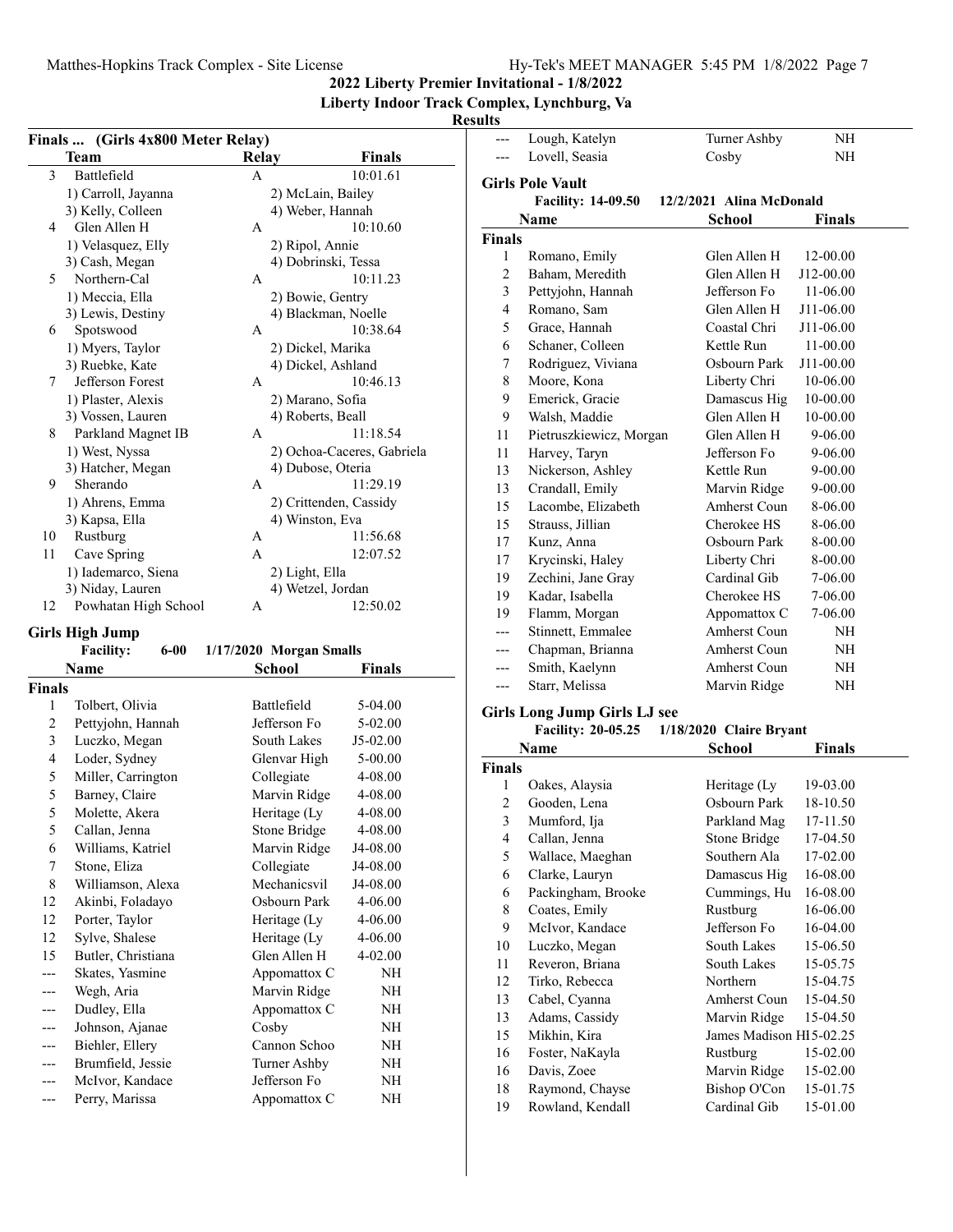**2022 Liberty Premier Invitational - 1/8/2022 Liberty Indoor Track Complex, Lynchburg, Va**

| Finals  (Girls Long Jump Girls LJ see) |                           |                         |               |  |
|----------------------------------------|---------------------------|-------------------------|---------------|--|
|                                        | Name                      | <b>School</b>           | <b>Finals</b> |  |
| 20                                     | Hartman, Clarice          | Loudoun Vall            | 14-11.00      |  |
| 21                                     | Abdussalaam, Nadiyah      | Appomattox C            | 14-08.50      |  |
| 22                                     | Zivitz, Brynn             | Cardinal Gib            | 14-07.25      |  |
| 23                                     | Troxler, Harmony          | Appomattox C            | 14-06.75      |  |
| 24                                     | Moore, Kona               | Liberty Chri            | 14-06.50      |  |
| 25                                     | Watson, Ayeshia           | William Flem            | 14-03.75      |  |
| 26                                     | Jones, Kimora             | William Flem            | 14-03.50      |  |
| 27                                     | Bolar, Amyah              | Appomattox C            | 13-05.50      |  |
| 28                                     | Alexander, Kimani         | Parkland Mag            | 12-09.50      |  |
|                                        | <b>Girls Long Jump</b>    |                         |               |  |
|                                        | <b>Facility: 20-05.25</b> | 1/18/2020 Claire Bryant |               |  |
|                                        | Name                      | <b>School</b>           | <b>Finals</b> |  |
| <b>Finals</b>                          |                           |                         |               |  |
| 1                                      | Coates, Emily             | Rustburg                | 16-06.00      |  |
| $\sqrt{2}$                             | Cyzick, Makenzie          | Turner Ashby            | 15-03.50      |  |
| $\mathfrak{Z}$                         | Folk, Nya                 | Cardinal Gib            | 15-03.00      |  |
| 3                                      | Porter, Taylor            | Heritage (Ly            | 15-03.00      |  |
| 5                                      | Molette, Akera            | Heritage (Ly            | 15-02.50      |  |
| 6                                      | Jenkins, Mayson           | Powhatan Hig            | 15-00.00      |  |
| 7                                      | Shaw, Koryn               | Cosby                   | 14-07.50      |  |
| $\,$ $\,$                              | Fulcher, Aubrey           | Appomattox C            | 14-04.50      |  |
| 9                                      | Anim-Offei, Thandie       | <b>Broad Run</b>        | 14-03.25      |  |
| 10                                     | Organ, Adrianna           | Heritage (Ly            | 14-02.75      |  |
| 11                                     | Greene-Dubose, Londyn     | Parkland Mag            | 13-11.75      |  |
| 12                                     | Martinez, Iysis           | Cummings, Hu            | 13-11.50      |  |
| 13                                     | Colman, Destiny           | Parkland Mag            | 13-10.25      |  |
| 14                                     | Brumfield, Ava            | Lord Botetou            | 13-09.25      |  |
| 14                                     | Suing, Ayda               | Cardinal Gib            | 13-09.25      |  |
| 16                                     | Tolliver, Saniya          | Cave Spring             | 13-09.00      |  |
| 17                                     | Brandon, Tanaya           | Halifax Coun            | 13-06.50      |  |
| 18                                     | Velasco, Nicole           | South Lakes             | 13-04.00      |  |
| 19                                     | Hertzberg, Aubrey         | Cave Spring             | 13-03.00      |  |
| 20                                     | Frias, Azari              | Spotswood               | 13-02.75      |  |
| 21                                     | Cleveland, Savanna        | Cosby                   | 12-08.25      |  |
| 22                                     | Richburg, Kyla            | Heritage (Ly            | 12-06.50      |  |
| 23                                     | Hayden, Ayonna            | Heritage (Ly            | 12-03.25      |  |
| 24                                     | Malue, Maddie             | Lord Botetou            | 12-01.00      |  |
| 25                                     | Barnett, Kirsten          | Cave Spring             | 11-10.50      |  |
| ---                                    | Vest, Alannah             | Cave Spring             | <b>FOUL</b>   |  |
| ---                                    | Pierre, Shiyah            | Battlefield             | <b>FOUL</b>   |  |
| ---                                    | Flamm, Morgan             | Appomattox C            | <b>FOUL</b>   |  |
|                                        | <b>Girls Triple Jump</b>  |                         |               |  |
|                                        | Facility: 47-07.75        | 1/23/2021 Thea LaFond   |               |  |
|                                        | Name                      | <b>School</b>           | Finals        |  |
| Finals                                 |                           |                         |               |  |
| 1                                      | Oakes, Alaysia            | Heritage (Ly            | 38-08.50      |  |
| $\overline{c}$                         | Mikhin, Kira              | James Madison H37-10.50 |               |  |
| 3                                      | Mumford, Ija              | Parkland Mag            | 37-05.50      |  |
| $\overline{4}$                         | Tolbert, Olivia           | Battlefield             | 37-00.25      |  |
| 5                                      | Brown, Arianna            | Mallard Cree            | 36-08.00      |  |
| 6                                      | Tirko, Rebecca            | Northern                | 36-00.00      |  |
| 7                                      | Molette, Akera            | Heritage (Ly            | 35-04.00      |  |
|                                        |                           |                         |               |  |

| 8   | Packingham, Brooke   | Cummings, Hu | 33-11.00    |
|-----|----------------------|--------------|-------------|
| 9   | McIvor, Kandace      | Jefferson Fo | 33-07.00    |
| 10  | Hartman, Clarice     | Loudoun Vall | 33-01.50    |
| 11  | Porter, Taylor       | Heritage (Ly | 32-11.50    |
| 12  | Adams, Cassidy       | Marvin Ridge | 32-07.00    |
| 13  | Davis, Zoee          | Marvin Ridge | 32-05.25    |
| 14  | Folk, Nya            | Cardinal Gib | 32-05.00    |
| 15  | Williams, Katriel    | Marvin Ridge | 32-04.00    |
| 16  | Shaw, Koryn          | Cosby        | 32-03.00    |
| 17  | Raymond, Chayse      | Bishop O'Con | 32-01.00    |
| 18  | Cyzick, Makenzie     | Turner Ashby | 31-11.50    |
| 19  | Rowland, Kendall     | Cardinal Gib | 31-10.50    |
| 20  | Martinez, Iysis      | Cummings, Hu | 31-03.00    |
| 21  | Zivitz, Brynn        | Cardinal Gib | 31-01.75    |
| 22  | Colman, Destiny      | Parkland Mag | 30-08.50    |
| 23  | Organ, Adrianna      | Heritage (Ly | 29-03.75    |
| 24  | Johnson, Ajanae      | Cosby        | 29-01.00    |
| 25  | Jones, Kimora        | William Flem | 28-11.25    |
| 26  | Salamanca, Franny    | Pulaski Coun | 28-09.50    |
| 27  | Troxler, Harmony     | Appomattox C | 27-11.00    |
| 28  | Truehart, Cierra     | Pulaski Coun | 27-08.25    |
| 29  | Alexander, Kimani    | Parkland Mag | 27-02.75    |
| 30  | Hayden, Ayonna       | Heritage (Ly | 25-02.50    |
| 31  | Watson, Ayeshia      | William Flem | 25-01.00    |
| 32  | Lyman, Margie        | Pulaski Coun | 24-05.50    |
| --- | Richburg, Kyla       | Heritage (Ly | FOUL        |
| --- | Abdussalaam, Nadiyah | Appomattox C | FOUL        |
| --- | Wallace, Maeghan     | Southern Ala | <b>FOUL</b> |

#### **Girls Shot Put**

#### **Facility: 53-01.50 2/1/2020 Patience Marshall Name School Finals**

|               | 1141116             | penool              | т піатэ  |  |
|---------------|---------------------|---------------------|----------|--|
| <b>Finals</b> |                     |                     |          |  |
| 1             | Arnold, Jaelyn      | Heritage (Ly        | 36-03.50 |  |
| 2             | Deglau, Gabi        | Collegiate          | 35-00.00 |  |
| 3             | Robbins, Jordyn     | Liberty Chri        | 33-00.00 |  |
| 4             | Campbell, Annie     | Northern-Cal        | 31-09.50 |  |
| 5             | Tyler, Kathryn      | Glen Allen H        | 31-05.00 |  |
| 6             | Blanchet, Mackenzie | Glen Allen H        | 30-11.00 |  |
| 7             | Miller, Katie       | Turner Ashby        | 30-02.00 |  |
| 8             | Rogers, Ely         | Turner Ashby        | 28-11.50 |  |
| 9             | Henderson, Kyndall  | Marvin Ridge        | 28-09.50 |  |
| 10            | Suing, Ayda         | Cardinal Gib        | 28-05.50 |  |
| 11            | Rice, Elysha        | South Lakes         | 28-00.00 |  |
| 12            | Hartley, Maeve      | South Lakes         | 27-06.00 |  |
| 13            | Mintz, Darby        | Marvin Ridge        | 27-04.00 |  |
| 14            | Phillips, Lilly     | <b>Staunton Riv</b> | 27-03.50 |  |
| 15            | Pastrana, Briana    | Turner Ashby        | 26-05.00 |  |
| 16            | Sakrisson, Leyla    | Powhatan Hig        | 25-09.00 |  |
| 16            | Ellis, Dionne       | Heritage (Ly        | 25-09.00 |  |
| 18            | Miller, Amiyah      | Lexington           | 25-07.00 |  |
| 19            | Hertzberg, Aubrey   | Cave Spring         | 25-06.00 |  |
| 20            | Momon, Jasmine      | South County        | 24-11.00 |  |
| 20            | Malloy, Raziyah     | Parkland Mag        | 24-11.00 |  |
| 22            | Griffin, Savannah   | Powhatan Hig        | 23-09.00 |  |
| 23            | Bouyboud, Mona      | South Lakes         | 23-05.50 |  |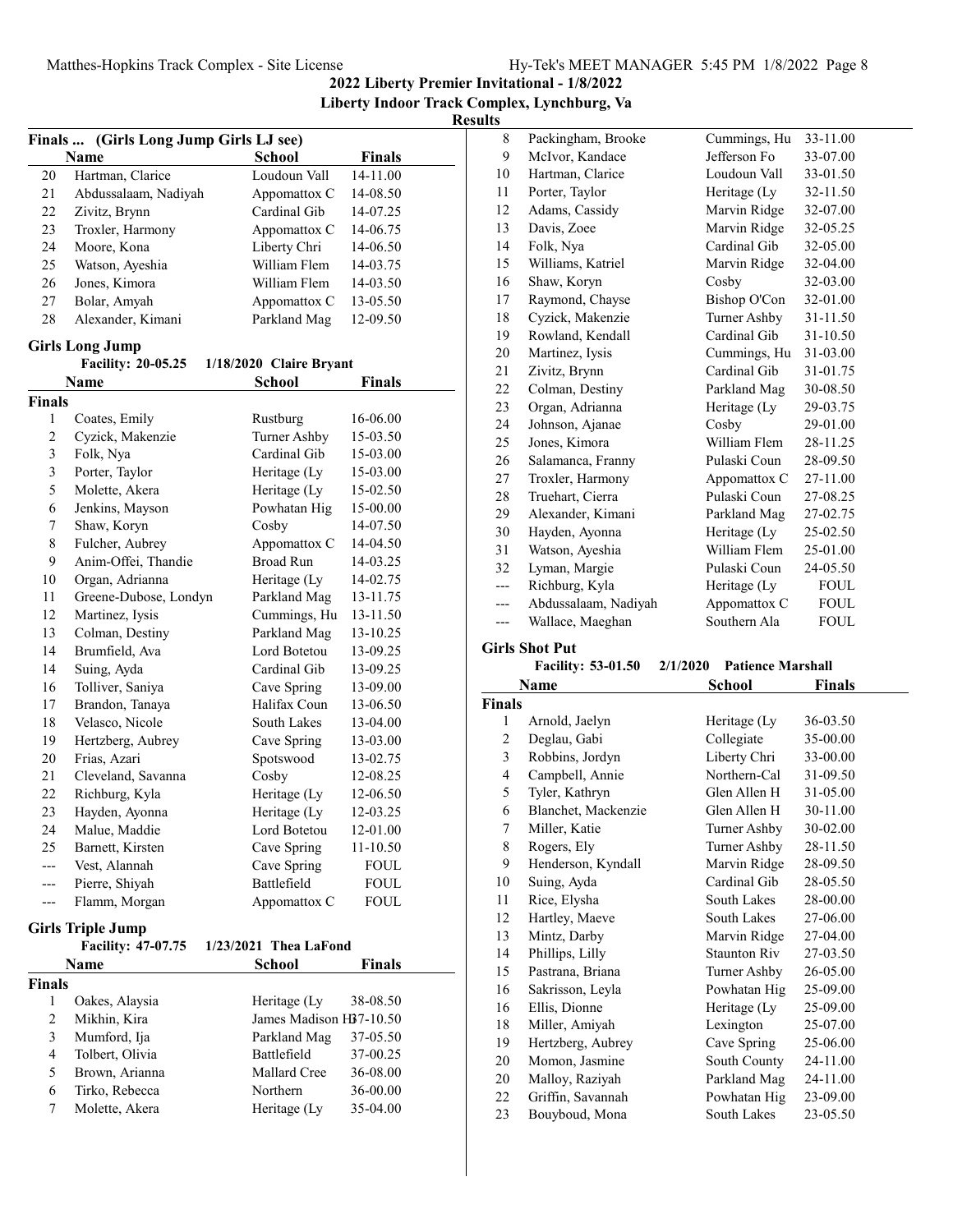**2022 Liberty Premier Invitational - 1/8/2022 Liberty Indoor Track Complex, Lynchburg, Va**

## **Results**

|       |                           |                               |                | R |
|-------|---------------------------|-------------------------------|----------------|---|
|       | Finals  (Girls Shot Put)  |                               |                |   |
|       | Name                      | <b>School</b>                 | Finals         |   |
| 24    | Allen, Taytum             | Jefferson Fo                  | 21-11.00       |   |
| 25    | Duvall, Abigail           | Patuxent Hig                  | 21-10.50       |   |
| 26    | Peerman, Faith            | Jefferson Fo                  | 21-02.00       |   |
| 27    | Semones, Sutton           | Salem (Roano                  | 21-00.00       |   |
| 28    | Fierro, Rebecca           | Turner Ashby                  | 19-10.50       |   |
| 29    | Ercolono, Sadie           | Mechanicsvil                  | 19-09.50       |   |
| 30    | Vest, Alannah             | Cave Spring                   | 19-08.50       |   |
| 31    | Johnson, Ajanae           | Cosby                         | 18-04.00       |   |
| 32    | Barnett, Kirsten          | Cave Spring                   | 18-02.50       |   |
| 33    | Neil, Kiele               | Spotswood                     | 16-11.00       |   |
| 34    | Preast, Kenna             | Glenvar High                  | 16-05.50       |   |
| $---$ | Pettyjohn, Hannah         | Jefferson Fo                  | <b>FOUL</b>    |   |
|       | <b>Boys 55 Meter Dash</b> |                               |                |   |
|       | 6.26<br><b>Facility:</b>  | 1/18/2020 Malcolm Johnson Jr. |                |   |
|       | Name                      | <b>School</b>                 | <b>Prelims</b> |   |
|       | <b>Preliminaries</b>      |                               |                |   |
| 1     | Lampkin, David            | Mallard Cree                  | 6.50q          |   |
| 2     | Jones, Micah              | William Flem                  | 6.59q          |   |
| 3     | Paylor, Jonathan          | Cummings, Hu                  | 6.60q          |   |
| 4     | Steele, Zach              | Heritage (Ly                  | 6.73q          |   |
| 5     | Coleman, Malachi          | William Flem                  | 6.73q          |   |
| 6     | Omari-Anim, Jason         | Battlefield                   | 6.74q          |   |
| 7     | Dixon, Christian          | <b>Mallard Cree</b>           | 6.74q          |   |
| 7     | Hill-Lewis, Armonte       | Pulaski Coun                  | 6.74q          |   |
| 9     | Moore, Blake              | Loudoun Vall                  | 6.75           |   |
| 10    | Craft, Shaheem            | South Lakes                   | 6.77           |   |
| 11    | Shotwell, Maverick        | Cardinal Gib                  | 6.78           |   |
| 12    | Isaacs, Joey              | Lord Botetou                  | 6.79           |   |
| 13    | Baskett, Tyler            | Northern-Cal                  | 6.79           |   |
| 14    | Black, Benjamin           | Mallard Cree                  | 6.82           |   |
| 15    | Bagley, Braxton           | Coastal Chri                  | 6.82           |   |
| 16    | Keeter, Josh              | Coastal Chri                  | 6.83           |   |
| 17    | Danowski, Aidan           | Marvin Ridge                  | 6.85           |   |
| 18    | Swanson, Jackson          | Glenvar High                  | 6.85           |   |
| 19    | Surratt, Christian        | Marvin Ridge                  | 6.85           |   |
| 20    | Wilson, DaRon             | Salem (Roano                  | 6.86           |   |
| 20    | Bratton, KJ               | Lord Botetou                  | 6.86           |   |
| 22    | Wilkerson, Anthony        | Cosby                         | 6.87           |   |
| 23    | Shickel, Sam              | Turner Ashby                  | 6.87           |   |
| 24    | Johnson, Jaidyn           | Heritage (Ly                  | 6.88           |   |
| 25    | Schmincke, Casey          | Liberty Chri                  | 6.92           |   |
| 26    | Jacobs, Nathan            | Northern-Cal                  | 6.93           |   |
| 27    | Dillard, Kam'ron          | William Flem                  | 6.93           |   |
| 28    | Miller, Jaden             | Cardinal Gib                  | 6.93           |   |

29 Diamond, Owen Cardinal Gib 6.94 30 6.95 Mack, Kobe Parkland Mag 31 6.95 Lawson, Deontae Magna Vista 32 6.98 Carter, Cole Cardinal Gib 33 6.99 Knick, Dylan Lord Botetou 34 Hughes, Evyn Salem (Roano 6.99 35 6.99 Richardson, Keith William Flem 36 7.00 Lang, Cade Lord Botetou 37 Lyth, John Loudoun Vall 7.01

| 38 | Davin, Ervis          | Appomattox C                 | 7.02 |
|----|-----------------------|------------------------------|------|
| 39 | Cobb, Jamari          | Parkland Mag                 | 7.04 |
| 40 | Moon, Jeb             | Liberty Chri                 | 7.05 |
| 41 | Hamlett, Benjamin     | South Lakes                  | 7.06 |
| 42 | Reid, Dante           | Pulaski Coun                 | 7.06 |
| 43 | Hummer, Sam           | Loudoun Vall                 | 7.07 |
| 44 | Moyer, Trenton        | Salem (Roano                 | 7.08 |
| 45 | Wright, Domonic       | Salem (Roano                 | 7.09 |
| 46 | Shearn, Richard       | Battlefield                  | 7.09 |
|    |                       |                              |      |
| 47 | Smalls, Christopher   | Stone Bridge<br>Cardinal Gib | 7.09 |
| 48 | Lemon, Nick           |                              | 7.10 |
| 49 | White, Markus         | Heritage (Ly                 | 7.11 |
| 49 | Vernon, Jonathan      | Salem (Roano                 | 7.11 |
| 51 | Searight, Cole        | Marvin Ridge                 | 7.11 |
| 52 | Burton, Trevor        | Pulaski Coun                 | 7.12 |
| 53 | Jackson, Miles        | South Lakes                  | 7.14 |
| 54 | Burns, Kameron        | Heritage (Ly                 | 7.15 |
| 55 | Cedillo, Angel        | Powhatan Hig                 | 7.16 |
| 56 | Levy, Joseph          | Cannon Schoo                 | 7.17 |
| 57 | Johnson, Aaren        | Glen Allen H                 | 7.18 |
| 58 | Parker, Zach          | Pulaski Coun                 | 7.19 |
| 59 | Lewis, Jacob          | Lord Botetou                 | 7.20 |
| 60 | Major, Grant          | Stone Bridge                 | 7.22 |
| 61 | McCoy, Darren         | William Flem                 | 7.23 |
| 62 | Jones, Brett          | Pulaski Coun                 | 7.23 |
| 63 | Jones, Nicolas        | Loudoun Vall                 | 7.24 |
| 64 | Willis, Roman         | Broad Run                    | 7.27 |
| 65 | Clements, Jamear      | Cummings, Hu                 | 7.27 |
| 66 | Gooden, Javeion       | Halifax Coun                 | 7.29 |
| 67 | Miller, Myles         | Lord Botetou                 | 7.31 |
| 68 | Munoz, Adonijah       | Stone Bridge                 | 7.32 |
| 69 | Harrington, Xavier    | William Flem                 | 7.33 |
| 70 | Durst, Austin         | Coastal Chri                 | 7.33 |
| 71 | Kage, Elias           | Loudoun Vall                 | 7.35 |
| 72 | Thepvongs, Andrew     | South Lakes                  | 7.36 |
| 73 | Sealey, Simon         | Hidden Valle                 | 7.37 |
| 74 | Moore-Jewell, Ja'Veal | Stone Bridge                 | 7.38 |
| 75 | M, Kawasi             | South County                 | 7.40 |
| 76 | Haugh, Mylo           | South Lakes                  | 7.41 |
| 77 | Curfiss, Zach         | Glenvar High                 | 7.42 |
| 78 | Crutchfield, Dominic  | <b>Staunton Riv</b>          | 7.42 |
| 79 | Slagle, Collin        | Appomattox C                 | 7.42 |
| 80 | Parks, Devin          | Jefferson Fo                 | 7.45 |
| 81 | Tegeder, Jacub        | South County                 | 7.45 |
| 82 | McGeorge, Joaquin     | William Flem                 | 7.45 |
| 83 | West, Kejuan          | Parkland Mag                 | 7.47 |
| 84 | Lee, Micaiah          | Hidden Valle                 | 7.48 |
| 85 | Lindauer, Levi        | Jefferson Fo                 | 7.48 |
| 86 | Nicely, Jakari        | Lord Botetou                 | 7.48 |
| 87 | Emmons-Mayo, Jahki    | Lord Botetou                 | 7.49 |
| 88 | Thompson, Colby       | Glenvar High                 | 7.50 |
| 89 | Gonzales, Jed         | Mechanicsvil                 | 7.50 |
| 90 | Drakes, Devin         | Cosby                        | 7.50 |
| 91 | Angell, Logan         | Cave Spring                  | 7.54 |
| 92 | Johnson, Jacob        | Salem (Roano                 | 7.57 |
| 93 | Bigoness, Shane       | Coastal Chri                 | 7.59 |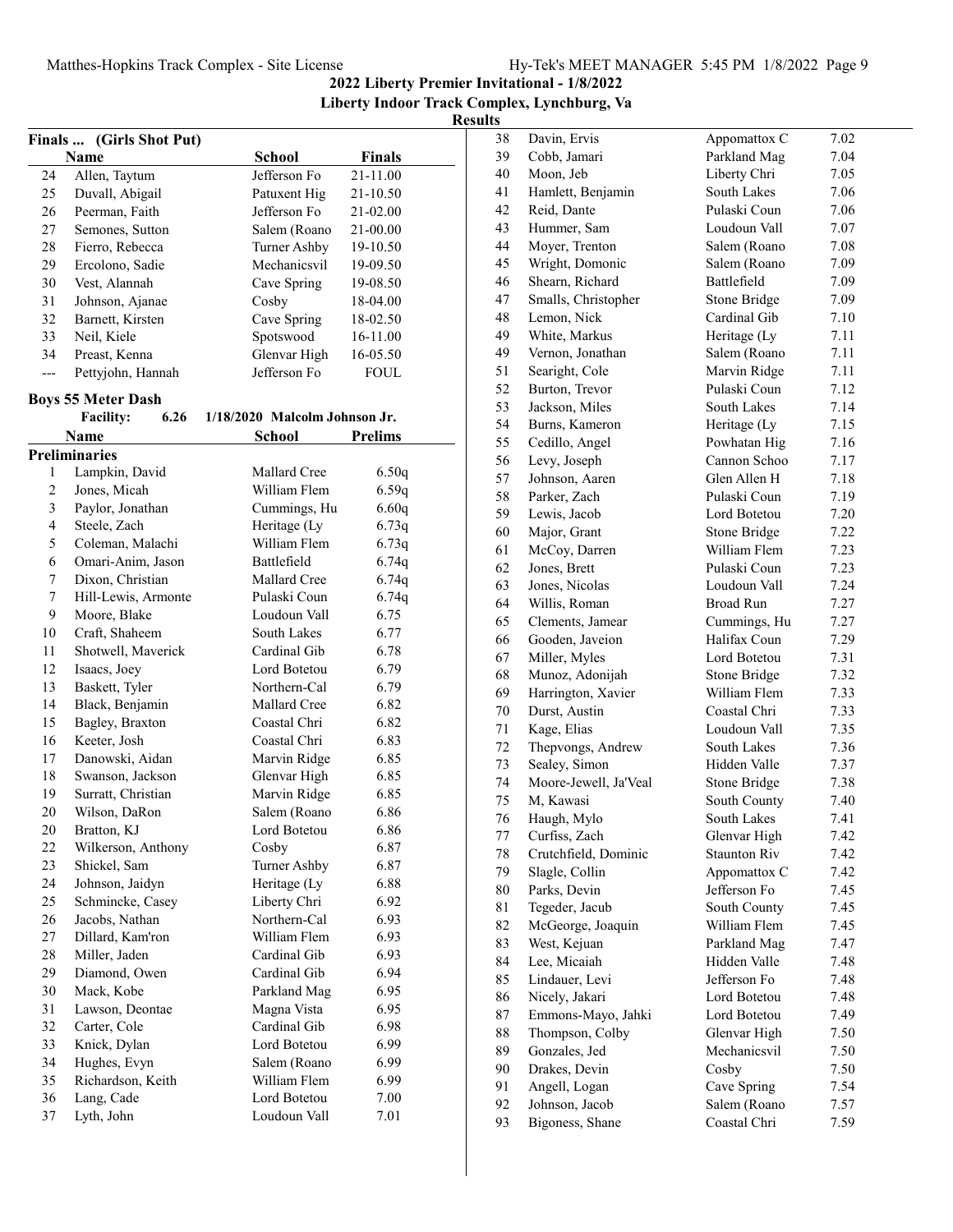**2022 Liberty Premier Invitational - 1/8/2022**

**Liberty Indoor Track Complex, Lynchburg, Va Results**

| Preliminaries  (Boys 55 Meter Dash) |                                   |  |                               |                |
|-------------------------------------|-----------------------------------|--|-------------------------------|----------------|
|                                     | Name                              |  | <b>School</b>                 | <b>Prelims</b> |
| 94                                  | Calkins, Luke                     |  | Jefferson Fo                  | 7.61           |
| 95                                  | Pruitt, Chase                     |  | Coastal Chri                  | 7.64           |
| 96                                  | Fockler, Aidan                    |  | Patuxent Hig                  | 7.66           |
| 97                                  | Nguyen, Anthony                   |  | South County                  | 7.67           |
| 98                                  | Lucy, Drew                        |  | Jefferson Fo                  | 7.78           |
| 99                                  | Bonds, Nathan                     |  | Salem (Roano                  | 7.81           |
| 100                                 | Foster, Braylon                   |  | Pulaski Coun                  | 7.83           |
| 101                                 | Reyes, Justin                     |  | Cosby                         | 7.85           |
| 102                                 | Cavicchio, Nick                   |  | Cave Spring                   | 7.86           |
| 103                                 | Sealey, Paul                      |  | Hidden Valle                  | 7.87           |
| 104                                 | Balderas, Marco                   |  | Mechanicsvil                  | 7.88           |
| 105                                 | Apperson, Duncan                  |  | Jefferson Fo                  | 7.97           |
| 106                                 | Coakley, Trevor                   |  | South County                  | 7.97           |
| 107                                 | Millan, Ivan                      |  | Cave Spring                   | 8.08           |
| 108                                 | Miles, Brock                      |  | Salem (Roano                  | 8.21           |
| 109                                 | Johnson, Khaleif                  |  | Salem (Roano                  | 8.70           |
| 110                                 | Magruder, Connor                  |  | Glenvar High                  | 9.14           |
| $---$                               | Collins, Pierce                   |  | Battlefield                   | FS             |
|                                     |                                   |  |                               |                |
|                                     | <b>Boys 55 Meter Dash</b>         |  |                               |                |
|                                     | 6.26<br><b>Facility:</b>          |  | 1/18/2020 Malcolm Johnson Jr. |                |
|                                     | Name                              |  | School                        | Finals         |
| Finals                              |                                   |  |                               |                |
| 1                                   | Lampkin, David                    |  | Mallard Cree                  | 6.36           |
| $\overline{c}$                      | Jones, Micah                      |  | William Flem                  | 6.44           |
| 3                                   | Paylor, Jonathan                  |  | Cummings, Hu                  | 6.58           |
| 4                                   | Steele, Zach                      |  | Heritage (Ly                  | 6.61           |
| 5                                   | Dixon, Christian                  |  | Mallard Cree                  | 6.71           |
| 6                                   | Coleman, Malachi                  |  | William Flem                  | 6.73           |
| 7                                   | Omari-Anim, Jason                 |  | Battlefield                   | 6.76           |
|                                     | <b>Boys 300 Meter Dash</b>        |  |                               |                |
|                                     | <b>Facility:</b><br>32.64         |  | $1/19/2018$ Brian Herron      |                |
|                                     | <b>Name</b>                       |  | School                        | <b>Finals</b>  |
| <b>Finals</b>                       |                                   |  |                               |                |
| 1                                   | Paylor, Jonathan                  |  | Cummings, Hu                  | 34.86          |
| $\overline{c}$                      | Shotwell, Maverick                |  | Cardinal Gib                  | 35.98          |
| 3                                   |                                   |  | Mallard Cree                  | 36.13          |
| $\overline{\mathcal{L}}$            | Guy, Jarrell                      |  | Cosby                         |                |
| 5                                   | Wilkerson, Anthony                |  | Cardinal Gib                  | 36.14<br>36.17 |
|                                     | Diamond, Owen<br>Broiles, Winston |  | Battlefield                   | 36.22          |
| 6                                   |                                   |  |                               |                |
| 7                                   | Miller, Jaden                     |  | Cardinal Gib                  | 36.46          |
| 8                                   | Collins, Pierce                   |  | Battlefield<br>South Lakes    | 36.63          |
| 9                                   | Craft, Shaheem                    |  |                               | 36.66          |
| 10                                  | Benett, Tyler                     |  | South Lakes                   | 36.82          |
| 11                                  | Gregory, Will                     |  | <b>Amherst Coun</b>           | 37.18          |
| 12                                  | Johnson, Jaidyn                   |  | Heritage (Ly                  | 37.21          |
| 13                                  | Epperson, Landon                  |  | Jefferson Fo                  | 37.24          |
| 14                                  | Watson, William                   |  | South Lakes                   | 37.45          |
| 15                                  | Powell, Justin                    |  | Parkland Mag                  | 37.47          |
| 16                                  | Hamlett, Benjamin                 |  | South Lakes                   | 37.88          |
| 17                                  | Moss, Xavier                      |  | Glen Allen H                  | 37.97          |
| 18                                  | Steele, Zach                      |  | Heritage (Ly                  | 38.04          |
| 19                                  | Baskett, Tyler                    |  | Northern-Cal                  | 38.08          |

| 20     | Omari-Anim, Jason              | Battlefield                  | 38.11 |
|--------|--------------------------------|------------------------------|-------|
| 21     | Hinton, Tyler                  | Jefferson Fo                 | 38.11 |
| 22     | Bagley, Braxton                | Coastal Chri                 | 38.26 |
| 23     | Jackson, Miles                 | South Lakes                  | 38.32 |
| 24     | Tweneboah, Kevin               | Marvin Ridge                 | 38.33 |
| 25     | Lyth, John                     | Loudoun Vall                 | 38.46 |
| 26     | Crawford, Paxson               | Marvin Ridge                 | 38.57 |
| 27     | Finney, Alfred                 | <b>Staunton Riv</b>          | 38.65 |
| 28     | Mackey, Conner                 | Spotswood                    | 38.66 |
| 29     | Sabo, Bradley                  | Marvin Ridge                 | 38.69 |
| 30     | Cooley, Daniel                 | Northern-Cal                 | 38.77 |
| 31     | Canata, Owen                   | Marvin Ridge                 | 38.92 |
| 32     | Shearn, Richard                | Battlefield                  | 38.94 |
| 33     | Bower, Ethan                   | South Lakes                  | 38.96 |
| 34     | Leftwich, Tyrece               | William Flem                 | 38.99 |
| 35     | Lee, Jaren                     | Jefferson Fo                 | 39.03 |
| 36     | Johnson, Aaren                 | Glen Allen H                 | 39.10 |
| 37     | Kennedy, Keyontae              | Pulaski Coun                 | 39.14 |
| 38     | Keeter, Josh                   | Coastal Chri                 | 39.17 |
| 39     | van Opstal, Will               | Halifax Coun                 | 39.19 |
| 40     | Steele, Vance                  | Radford High                 | 39.26 |
| 41     | Dillard, Kam'ron               | William Flem                 | 39.27 |
| 42     | Lemon, Nick                    | Cardinal Gib                 | 39.30 |
| 43     | Kage, Elias                    | Loudoun Vall                 | 39.44 |
| 44     | Espinola, Martin               | South County                 | 39.47 |
| 45     | Wright, Domonic                | Salem (Roano                 | 39.47 |
| 46     | Smalls, Christopher            | <b>Stone Bridge</b>          | 39.48 |
| 47     | Moore, Kai                     | Liberty Chri                 |       |
| 48     |                                | Lord Botetou                 | 39.57 |
| 49     | Lang, Cade<br>Davis, Kamari    |                              | 39.72 |
| 50     |                                | Parkland Mag<br>Loudoun Vall | 39.83 |
| 51     | Hummer, Sam<br>Kreimer, Oliver | Greensboro D                 | 39.87 |
| 52     | Reid, Dante                    | Pulaski Coun                 | 39.87 |
| 53     | Curfiss, Zach                  |                              | 39.90 |
| 54     | Brown, Kylyn                   | Glenvar High<br>Cosby        | 39.93 |
|        |                                |                              | 39.98 |
| 55     | Lewis, Ragiariki               | Northern-Cal                 | 40.08 |
| 56     | Wheeler, Christian             | Mallard Cree<br>Halifax Coun | 40.08 |
| 57     | Glass, Tysen                   | Coastal Chri                 | 40.10 |
| 58     | Grace, Carter                  |                              | 40.10 |
| 59     | Levy, Joseph                   | Cannon Schoo                 | 40.17 |
| 60     | Franco, Ian                    | Parkland Mag                 | 40.18 |
| 61     | Atkins, Carter                 | Spotswood                    | 40.20 |
| 62     | York, Nicholas                 | Cardinal Gib                 | 40.20 |
| 63     | Forte', Langley                | Cosby                        | 40.23 |
| 64     | Parker, Zach                   | Pulaski Coun                 | 40.25 |
| 65     | McCoy, Darren                  | William Flem                 | 40.33 |
| 66     | Durst, Austin                  | Coastal Chri                 | 40.47 |
| 67     | Morris, Josh                   | Mechanicsvil                 | 40.48 |
| 67     | Clark, Jonah                   | Lord Botetou                 | 40.48 |
| 69     | Recinos-Baltodano, Jeremi      | Damascus Hig                 | 40.62 |
| 70     | Lindauer, Luke                 | Jefferson Fo                 | 40.82 |
| $71\,$ | Rose, Austin                   | Liberty Chri                 | 40.83 |
| 72     | Jones, Brett                   | Pulaski Coun                 | 40.83 |
| 73     | Harrington, Xavier             | William Flem                 | 40.84 |
| 74     | Thompson, Colby                | Glenvar High                 | 41.03 |
| 75     | Mosley, DiTavion               | Appomattox C                 | 41.08 |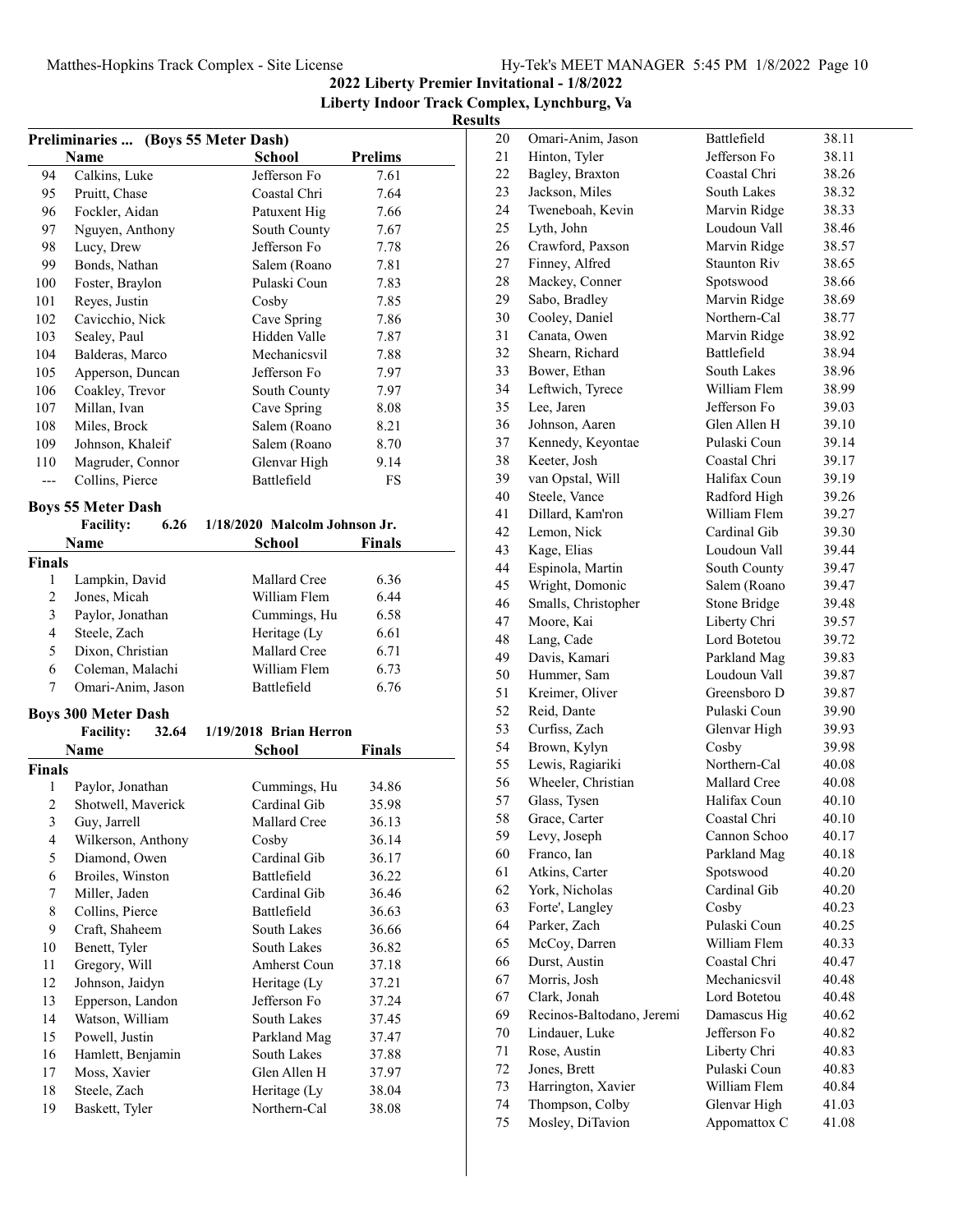**2022 Liberty Premier Invitational - 1/8/2022**

**Liberty Indoor Track Complex, Lynchburg, Va**

|        | Finals  (Boys 300 Meter Dash)<br><b>Name</b> |                     |               | <b>Boys 500</b>                 |
|--------|----------------------------------------------|---------------------|---------------|---------------------------------|
|        |                                              | <b>School</b>       | <b>Finals</b> |                                 |
| 76     | Moyer, Trenton                               | Salem (Roano        | 41.16         | N <sub>a</sub>                  |
| 77     | Slagle, Collin                               | Appomattox C        | 41.17         | <b>Finals</b>                   |
| 78     | McClelland, Jack                             | Loudoun Vall        | 41.18         | $\mathbf{1}$<br>N               |
| 79     | Cobb, Jamari                                 | Parkland Mag        | 41.36         | $\overline{2}$<br>B             |
| $80\,$ | Brinson, Henry                               | Mechanicsvil        | 41.43         | $\overline{\mathbf{3}}$<br>G    |
| 81     | Clements, Jamear                             | Cummings, Hu        | 41.57         | $\overline{4}$<br>$\mathbf{N}$  |
| 82     | Black, Ocir                                  | Parkland Mag        | 41.75         | $\overline{4}$<br>$\mathbb{R}$  |
| 83     | Simmons, Will                                | Turner Ashby        | 41.76         | 6<br>G                          |
| 84     | Bates, Connor                                | Powhatan Hig        | 41.83         | $\tau$<br>$\mathbf{P}$          |
| 85     | Sealey, Paul                                 | Hidden Valle        | 41.84         | 8<br>N                          |
| 86     | Cook, Bryce                                  | Staunton Riv        | 41.95         | 9<br>$\mathbf D$                |
| 87     | De Leon, Nishan                              | Hidden Valle        | 42.18         | G<br>10                         |
| 88     | West, Kejuan                                 | Parkland Mag        | 42.28         | V<br>11                         |
| 89     | Crutchfield, Dominic                         | <b>Staunton Riv</b> | 42.46         | 12<br>G                         |
| 90     | Davidson, Ethan                              | Turner Ashby        | 42.48         | 13<br>V                         |
| 91     | Black, Carter                                | Salem (Roano        | 42.64         | 14<br>T                         |
| 92     | Nicely, Jakari                               | Lord Botetou        | 42.80         | 15<br>$\mathbf{P}$              |
| 93     | Pruitt, Chase                                | Coastal Chri        | 42.80         | 16<br>D                         |
| 94     | Delgado, Alex                                | Battlefield         | 42.86         |                                 |
| 95     | Fockler, Aidan                               | Patuxent Hig        | 42.93         | 17<br>G                         |
| 96     | Cook, Julian                                 | Jefferson Fo        | 42.98         | 18<br>B                         |
| 97     | Johnson, Jacob                               | Salem (Roano        | 43.00         | K<br>19                         |
| 98     | Furguson, K-Ron                              | William Flem        | 43.07         | 20<br>K                         |
| 99     | Haugh, Mylo                                  | South Lakes         | 43.10         | 21<br>L                         |
| 100    | Miller, Myles                                | Lord Botetou        | 43.16         | 22<br>$\mathbf L$               |
| 101    | Davis, Jack                                  | Radford High        | 43.36         | 23<br>Y                         |
| 102    | McGeorge, Joaquin                            | William Flem        | 43.39         | 24<br>T                         |
| 103    | Stewart, Jamerius                            | <b>Amherst Coun</b> | 43.45         | 25<br>R                         |
| 104    | Balderas, Marco                              | Mechanicsvil        | 43.46         | S<br>26                         |
| 105    | Moore-Jewell, Ja'Veal                        | Stone Bridge        | 43.77         | 27<br>G                         |
| 106    | Perry, Nick                                  | <b>Staunton Riv</b> | 43.79         | 28<br>N                         |
| 107    | Mountcasel, Stephen                          | Liberty Chri        | 43.93         | 29<br>V                         |
| 108    | Emmons-Mayo, Jahki                           | Lord Botetou        | 44.06         | $\mathsf{C}$<br>30              |
| 109    | Long, Chance                                 | Salem (Roano        | 44.31         | 31<br>$\mathbf{N}$              |
| 110    | Lucy, Drew                                   | Jefferson Fo        | 44.34         | 32<br>N                         |
| 111    | Nguyen, Anthony                              | South County        | 44.79         | 33<br>G                         |
| 112    | Munoz, Adonijah                              | Stone Bridge        | 45.04         | 34<br>$\boldsymbol{\mathrm{F}}$ |
| 113    | Lohr, Bodie                                  | Spotswood           | 45.28         | 35<br>D                         |
|        |                                              | Liberty Chri        | 45.49         | 36<br>G                         |
| 114    | Charrier, Azi                                | Salem (Roano        |               | 37<br>D                         |
| 115    | Cox, Conner                                  |                     | 45.52         | 38<br>T                         |
| 116    | Miles, Brock                                 | Salem (Roano        | 46.10         | 39<br>V                         |
| 117    | Rogers, Blake<br>Millan, Ivan                | Liberty Chri        | 46.39         | 40<br>N                         |
| 118    |                                              | Cave Spring         | 46.45         | 41<br>R                         |
| 119    | Crickenberger, Will                          | Liberty Chri        | 46.57         | 42<br>G                         |
| 120    | Emam, Tarek                                  | Radford High        | 46.90         | 43<br>G                         |
| 121    | Foster, Braylon                              | Pulaski Coun        | 46.98         | 44<br>F                         |
| 122    | Alley, Hunter                                | Pulaski Coun        | 47.89         | 45<br>B                         |
| 123    | Thurston, Rafael                             | Liberty Chri        | 48.33         | V<br>46                         |
| 124    | Scott, Nolan                                 | Liberty Chri        | 50.90         | 47<br>N                         |
| 125    | Magruder, Connor                             | Glenvar High        | 52.80         | 48<br>A                         |
| ---    | Rice, Austin                                 | Battlefield         | DQ            | 49<br>R                         |

|                | <b>Boys 500 Meter Dash</b> |                                    |                    |
|----------------|----------------------------|------------------------------------|--------------------|
|                | <b>Facility: 1:00.66</b>   | 1/23/2021 Alejandro Perlaza Zapata |                    |
|                | Name                       | <b>School</b>                      | <b>Finals</b>      |
| Finals         |                            |                                    |                    |
| 1              | Moody, Blake               | Mechanicsvil                       | 1:07.17            |
| $\overline{c}$ | Benett, Tyler              | South Lakes                        | 1:07.47            |
| 3              | Gore, Christian            | Cummings, Hu                       | 1:07.91            |
| $\overline{4}$ | Miller, Jaden              | Cardinal Gib                       | 1:08.30            |
| $\overline{4}$ | Ryder, Kayden              | <b>Staunton Riv</b>                | 1:08.30            |
| 6              | Gregory, Will              | Amherst Coun                       | 1:08.40            |
| 7              | Powell, Justin             | Parkland Mag                       | 1:09.36            |
| 8              | Mendoza, Lucas             | Cosby                              | 1:09.49            |
| 9              | Dowell, Justin             | Northern-Cal                       | 1:09.70            |
| 10             | Gallavan, Brett            | Glen Allen H                       | 1:09.98            |
| 11             | Velding, Kyle              | Battlefield                        | 1:11.15            |
| 12             | Graham, McKoy              | Coastal Chri                       | 1:11.58            |
| 13             | Wheeler, Christian         | Mallard Cree                       | 1:12.03            |
| 14             | Tuck, Jordan               | Northern-Cal                       | 1:12.04            |
| 15             | Parker, Grayson            | Mechanicsvil                       | 1:12.61            |
| 16             | Deker, Greyson             | South Lakes                        | 1:12.74            |
| 17             | Gregory, Malakhi           | <b>Staunton Riv</b>                | 1:12.84            |
| 18             | Baker, Ben                 | Rustburg                           | 1:13.07            |
| 19             | Kennedy, Keyontae          | Pulaski Coun                       | 1:13.11            |
| 20             | Kreimer, Oliver            | Greensboro D                       | 1:13.14            |
| 21             | Leftwich, Tyrece           | William Flem                       | 1:13.47            |
| 22             | Lopez, Josue               | Coastal Chri                       | 1:13.72            |
| 23             | York, Nicholas             | Cardinal Gib                       | 1:13.75            |
| 24             | Thompson, Colby            | Glenvar High                       | 1:13.94            |
| 25             | Recinos-Baltodano, Jeremi  | Damascus Hig                       | 1:14.60            |
| 26             | Sealey, Simon              | Hidden Valle                       | 1:14.72            |
| 27             | Garrett, Jake              | Coastal Chri                       | 1:15.52            |
| 28             | McDaniel, Jack             | Lord Botetou                       | 1:15.60            |
| 29             | West, Eric                 | Amherst Coun                       | 1:15.70            |
| 30             | Curfiss, Zach              | Glenvar High                       | 1:16.07            |
| 31             | McClung, Logan             | <b>Staunton Riv</b>                | 1:16.36            |
| 32             | McClelland, Jack           | Loudoun Vall                       | 1:16.71            |
| 33             | Gallo, Cristian            | Marvin Ridge                       | 1:17.27            |
| 34             | Franco, Ian                | Parkland Mag                       | 1:17.39            |
| 35             | Davis, Kamari              | Parkland Mag                       | 1:17.81            |
| 36             | Graham, Moier              | Patuxent Hig                       | 1:18.02            |
| 37             | De Leon, Nishan            | Hidden Valle                       | 1:18.45            |
| 38             | Teter, Drew                | Turner Ashby                       | 1:18.73            |
| 39             | Weddle, Sam                | <b>Staunton Riv</b>                | 1:19.15            |
| 40             | Miller, Colin              | South County                       | 1:19.62            |
| 41             | Rancher, Connor            | Cosby                              | 1:19.78            |
| 42             | Gravatt, Connor            | Powhatan Hig                       | 1:20.04            |
| 43             | Gowdy, Lucas               | Amherst Coun                       |                    |
| 44             | Furguson, K-Ron            | William Flem                       | 1:21.16<br>1:21.33 |
| 45             | Black, Carter              |                                    |                    |
| 46             |                            | Salem (Roano                       | 1:21.34            |
|                | Willey, Kyle               | Patuxent Hig                       | 1:21.66            |
| 47             | Noel, Ettyen               | Salem (Roano                       | 1:23.02            |
| 48             | Arnette, Bradley           | Coastal Chri                       | 1:23.07            |
| 49             | Richards, Seth             | Lord Botetou                       | 1:23.70            |
| 50             | Jothi, Aran                | Heritage (Ly                       | 1:24.14            |
| 51             | Kflom, Yafet               | Spotswood                          | 1:24.70            |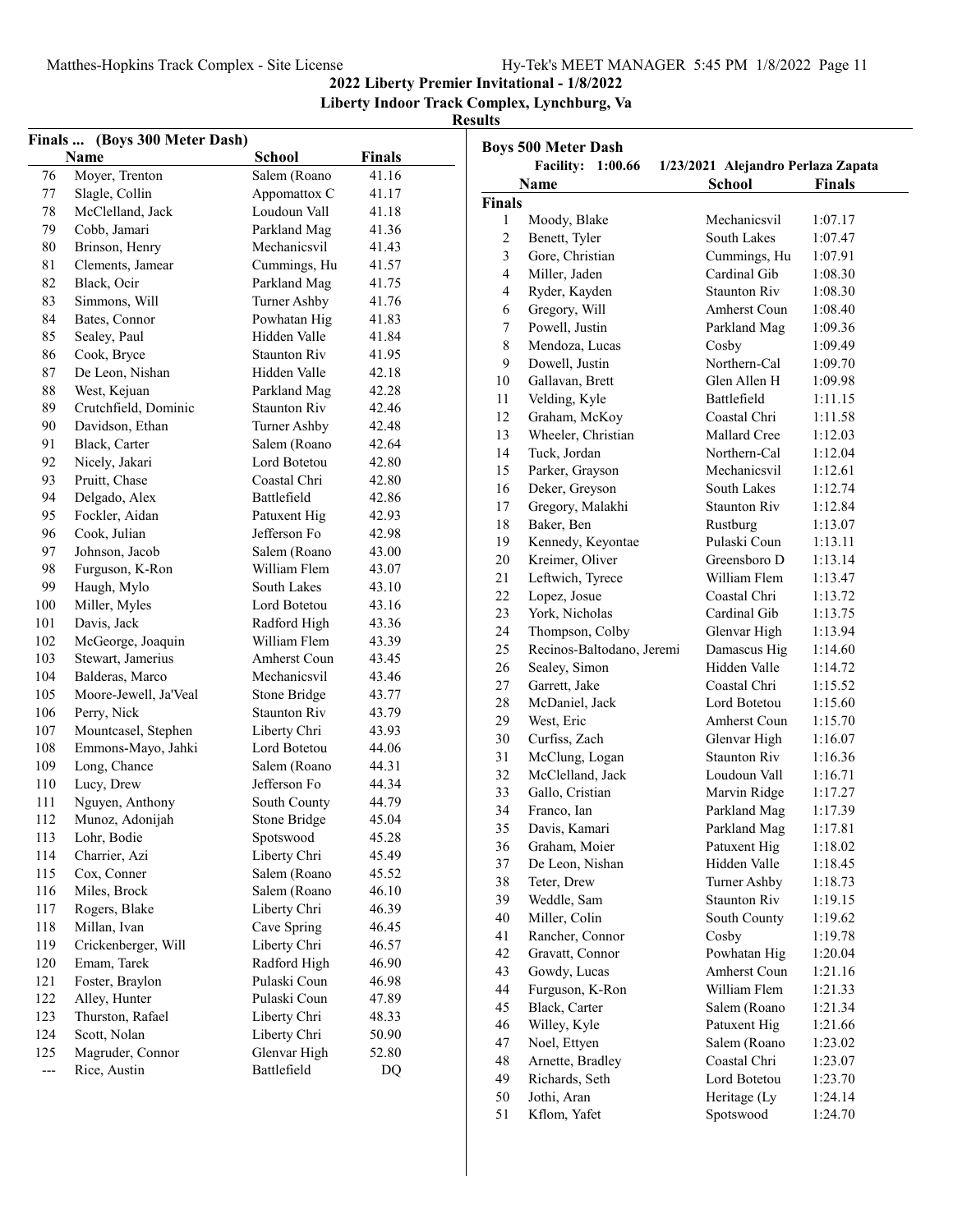**2022 Liberty Premier Invitational - 1/8/2022**

**Liberty Indoor Track Complex, Lynchburg, Va**

| Finals  (Boys 500 Meter Dash) |                                 |                        |                    |
|-------------------------------|---------------------------------|------------------------|--------------------|
|                               | Name                            | <b>School</b>          | <b>Finals</b>      |
| 52                            | Knight, Jesse                   | Lord Botetou           | 1:25.08            |
| 53                            | Stevens, Johnson                | Salem (Roano           | 1:25.54            |
| 54                            | Arnette, Ethan                  | Coastal Chri           | 1:27.51            |
| 55                            | Gillespie, Sam                  | Jefferson Fo           | 1:28.45            |
| 56                            | Alley, Hunter                   | Pulaski Coun           | 1:28.65            |
| 57                            | Plush, Shykese                  | Lexington              | 1:29.72            |
| 58                            | Keller, Mitchell                | Cave Spring            | 1:30.37            |
| 59                            | Mcduffie, Montese               | Lexington              | 1:30.45            |
| 60                            | Landes, Caleb                   | Turner Ashby           | 1:30.84            |
| 61                            | Sharpe, Hudson                  | Greensboro D           | 1:37.01            |
| 62                            | Davis, Cameron                  | <b>Amherst Coun</b>    | 1:40.46            |
|                               | <b>Boys 1000 Meter Run</b>      |                        |                    |
|                               | <b>Facility: 2:21.89</b>        | 1/27/2018 Neil Gourley |                    |
|                               | Name                            | <b>School</b>          | <b>Finals</b>      |
|                               |                                 |                        |                    |
| Finals<br>1                   |                                 | Glen Allen H           | 2:33.13            |
| $\mathfrak{2}$                | Hagerich, Ben<br>Parrish, Quinn | James River            |                    |
| 3                             | Snyder, Ethan                   | Marvin Ridge           | 2:34.51<br>2:34.56 |
| $\overline{\mathbf{4}}$       | Cummings, Noah                  | St. Stephen'           | 2:34.75            |
| 5                             | Gajan, RJ                       | Marvin Ridge           | 2:35.04            |
| 6                             | Clark, Harper                   | Cleveland Hi           | 2:35.34            |
| $\boldsymbol{7}$              | Gibson, Kai                     | South Lakes            | 2:37.06            |
| 8                             | Smith, Carter                   | Mechanicsvil           | 2:37.45            |
| 9                             | Adams, Brannon                  | Jefferson Fo           | 2:39.20            |
| 10                            | DeHoust, Kyle                   | South Lakes            | 2:41.54            |
| 11                            | Tolar, Ethan                    | Cleveland Hi           | 2:41.64            |
| 12                            | Gibbons, Evan                   | South Lakes            | 2:41.66            |
| 13                            | Latina, Jason                   | Glen Allen H           | 2:42.22            |
| 14                            | Cavanagh, Drew                  | Ocean Lakes            | 2:42.32            |
| 15                            | Hulleman, Calvin                | Harrisonburg           | 2:42.64            |
| 16                            | Wells, Rylan                    | Loudoun Vall           | 2:42.84            |
| 17                            | Gray, Josh                      | Mechanicsvil           | 2:43.25            |
| 18                            | Novey, Bowman                   | James River            | 2:43.85            |
| 19                            | Loveranes, Jacob                | South Lakes            | 2:43.94            |
| 20                            | Williams, Hugh                  | Collegiate             | 2:45.10            |
| 21                            | Barbour, Grant                  | Cleveland Hi           | 2:45.92            |
| 22                            | Bolger, Aidan                   | Ocean Lakes            | 2:46.29            |
| 23                            | Venable, Keegan                 | Jefferson Fo           | 2:46.54            |
| 24                            | Hendren, Josh                   | West Johnsto           | 2:46.60            |
| 25                            | Barney, Kyle                    | Marvin Ridge           | 2:46.92            |
| 26                            | Yackel, Jonathan                | Collegiate             | 2:46.94            |
| 27                            | Hartsig, Jack                   | Calvert High           | 2:47.28            |
| 28                            | Kinder, Garrett                 | Pulaski Coun           | 2:47.48            |
| 29                            | Macauley, Kai                   | South County           | 2:48.32            |
| 30                            | Anthony, Gavin                  | South Lakes            | 2:48.61            |
| 31                            | Khorashadi, Kian                | South County           | 2:51.98            |
| 32                            | Benlamkaddem, Tarek             | <b>Broad Run</b>       | 2:52.08            |
| 33                            | Hull, Evan                      | Pulaski Coun           | 2:52.23            |
| 34                            | Lewis, Jacob                    | Lord Botetou           | 2:52.52            |
| 35                            | White, Jacob                    | Jefferson Fo           | 2:53.06            |
| 36                            | Lam, Dylan                      | Spotswood              | 2:53.92            |
| 37                            | Ochoa-Caceres, Daniel           | Parkland Mag           | 2:54.60            |
| 38                            | Sink, Connor                    | Cosby                  | 2:54.69            |
|                               |                                 |                        |                    |

| 39 | Hijduk, Michael           | Radford High                 | 2:54.96 |
|----|---------------------------|------------------------------|---------|
| 40 | Buchanan, Jacob           | Hidden Valle                 | 2:55.14 |
| 41 | Niloff, Tyler             | Coastal Chri                 | 2:55.33 |
| 42 | Keller, Michael           | Marvin Ridge                 | 2:56.37 |
| 43 | Elstun, Aiden             | Cosby                        | 2:58.36 |
| 44 | Hudson, Carter            | Lord Botetou                 | 2:58.48 |
| 45 | Angus, Walker             | Collegiate                   | 2:59.07 |
| 46 | Engelbrecht, Tyler        | South County                 | 2:59.40 |
| 47 | Dhillon, Pearson          | Loudoun Vall                 | 3:00.87 |
| 48 | Sheehan, Braden           | Loudoun Vall                 | 3:00.88 |
| 49 | Heeringa, Ian             | Spotswood                    | 3:00.96 |
| 50 | Beumer, Kian              | South Lakes                  | 3:01.33 |
| 51 | Packer, Jonah             | Jefferson Fo                 | 3:01.90 |
| 52 | Bishop, Kellen            | Radford High                 | 3:02.15 |
| 53 | Hanshew, Thomas           | Pulaski Coun                 | 3:03.44 |
| 54 | Israel, Julian            | Loudoun Vall                 | 3:03.95 |
| 55 | Surles, Lance             | West Johnsto                 | 3:04.96 |
| 56 | Liberty, Logan            | Rustburg                     | 3:05.14 |
| 57 | Perry, Nate               | Virginia Aca                 | 3:06.12 |
| 58 | Wharton, Darren           | Parkland Mag                 | 3:06.98 |
| 59 | Mussen, Nicholas          | South Lakes                  | 3:07.09 |
| 60 | Fang-Weeden, Max          | South Lakes                  | 3:07.33 |
| 61 | Loschner, Thomas          | Cave Spring                  | 3:07.80 |
| 62 | Raffel, Jason             | South Lakes                  | 3:08.29 |
| 63 | Banga, Noah               | South Lakes                  | 3:08.47 |
| 64 | Palmer, Matthew           | Stone Bridge                 | 3:08.85 |
| 65 | Menting, Thomas           | Powhatan Hig                 | 3:09.02 |
| 66 | Spruill, Nathan           | Cosby                        | 3:09.17 |
| 67 | Kasabian, Joshua          | Stone Bridge                 | 3:10.46 |
| 68 | Fontaine, Ethan           | South Lakes                  | 3:10.48 |
| 69 | Gregory, Lathan           | Cave Spring                  | 3:11.14 |
| 70 | Baltzelle, Ethan          | <b>Staunton Riv</b>          | 3:13.66 |
| 71 | Lee, Micaiah              | Hidden Valle                 | 3:13.74 |
| 72 | Beckett, Ethan            | South Lakes                  | 3:14.07 |
| 73 | Donohue, William          | Stone Bridge                 | 3:14.21 |
| 74 | Schopf, Liam              | Cave Spring                  | 3:14.56 |
| 75 | Toapanta, Lance           | Salem (Roano                 | 3:15.00 |
| 76 | Banuelos-Alverez, Francis | Salem (Roano                 | 3:16.11 |
| 77 | Reeder, Max               | Osbourn Park                 | 3:16.28 |
| 78 | Jeffs, Tane               | Powhatan Hig                 | 3:16.58 |
| 79 | Stewart, Jacob            | Hidden Valle                 | 3:17.71 |
| 80 | Simmers, Carter           | Pulaski Coun                 | 3:18.46 |
| 81 | Franzen, Nicholas         | Stone Bridge                 | 3:20.07 |
| 82 |                           | South Lakes                  |         |
|    | Umbrell, Nathan           |                              | 3:20.57 |
| 83 | Hansen, Carter            | Amherst Coun                 | 3:20.62 |
| 84 | Scranton, Austin          | Stone Bridge<br>Amherst Coun | 3:20.96 |
| 85 | Bryant, Emerson           |                              | 3:21.22 |
| 86 | Goldstein, Josh           | Stone Bridge                 | 3:21.42 |
| 87 | Nims, Jem                 | South Lakes                  | 3:22.87 |
| 88 | Graham, Moier             | Patuxent Hig                 | 3:23.88 |
| 89 | Harvard, Ben              | Cave Spring                  | 3:29.73 |
| 90 | Holder, Austin            | Powhatan Hig                 | 3:31.25 |
| 91 | VanGervan, Kees           | Glenvar High                 | 3:32.04 |
| 92 | Morris, Zaiden            | Pulaski Coun                 | 3:32.25 |
| 93 | Bryson, Gabriel           | Glenvar High                 | 3:33.04 |
| 94 | Willey, Kyle              | Patuxent Hig                 | 3:42.74 |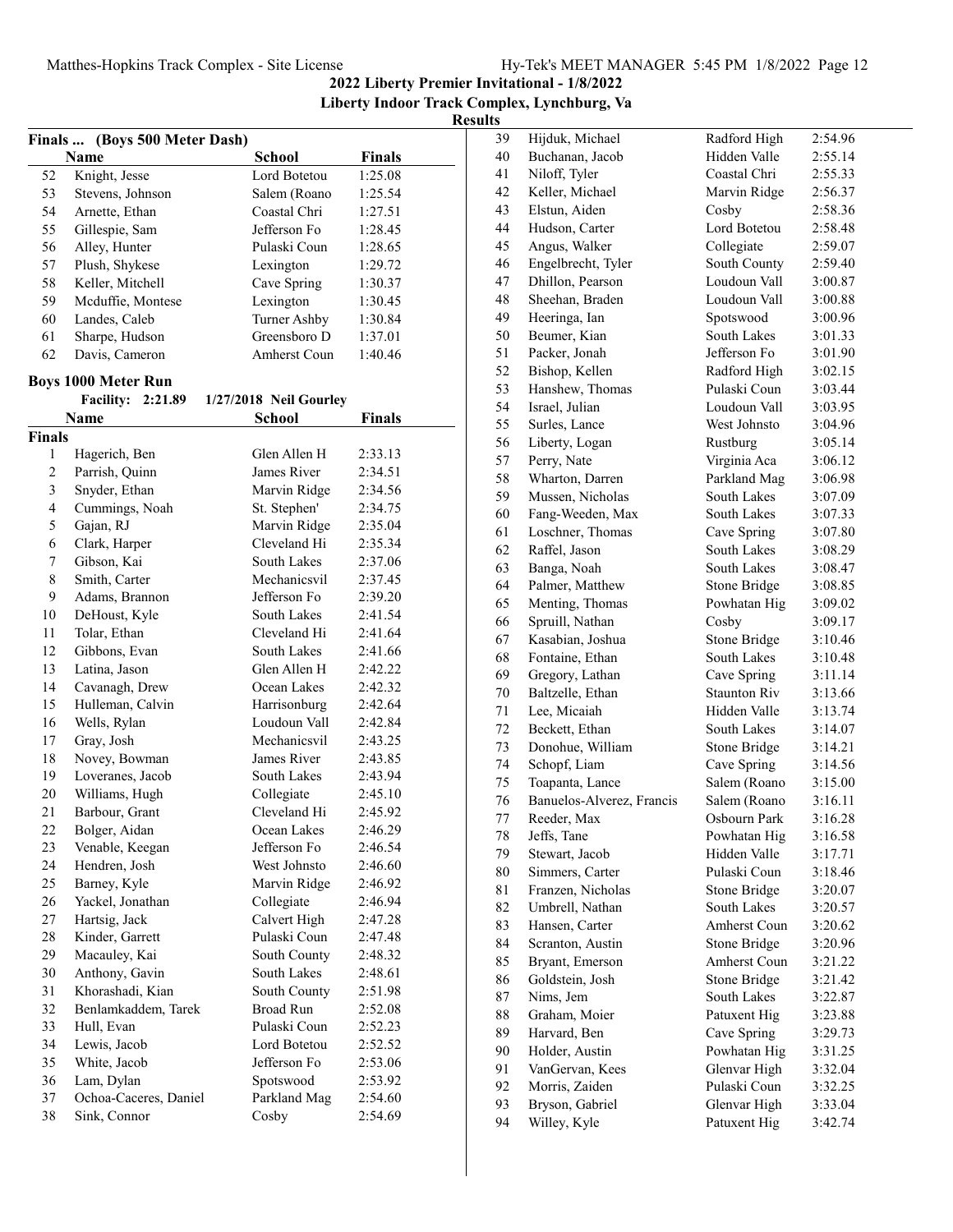## **2022 Liberty Premier Invitational - 1/8/2022 Liberty Indoor Track Complex, Lynchburg, Va**

#### **Results**

| Finals  (Boys 1000 Meter Run) |                                 |                               |                    |
|-------------------------------|---------------------------------|-------------------------------|--------------------|
|                               | Name                            | <b>School</b>                 | <b>Finals</b>      |
| 95                            | Malue, Jacob                    | Lord Botetou                  | 3:46.77            |
| 96                            | Knight, Jesse                   | Lord Botetou                  | 3:46.78            |
| 97                            | Richards, Seth                  | Lord Botetou                  | 3:50.88            |
| 98                            | Gregory, Cade                   | Cave Spring                   | 3:51.44            |
|                               |                                 |                               |                    |
|                               | <b>Boys 1600 Meter Run</b>      |                               |                    |
|                               | <b>Facility:</b><br>4:14.75     | <b>Joe Hawkes</b><br>3/3/2020 |                    |
|                               | Name                            | <b>School</b>                 | <b>Finals</b>      |
| <b>Finals</b>                 |                                 |                               |                    |
| 1                             | Snyder, Ethan                   | Marvin Ridge                  | 4:19.84            |
| 2                             | Adams, Brannon                  | Jefferson Fo                  | 4:27.54            |
| 3                             | Clark, Harper                   | Cleveland Hi<br>Cleveland Hi  | 4:31.58            |
| 4                             | Tolar, Ethan                    |                               | 4:32.17            |
| 5<br>6                        | Line, Spencer<br>Hendren, Josh  | South Lakes<br>West Johnsto   | 4:33.40<br>4:34.85 |
| 7                             | Anthes, Braden                  | Thomas Ediso                  | 4:35.27            |
| 8                             |                                 |                               | 4:35.72            |
| 9                             | Hartsig, Jack<br>Barbour, Grant | Calvert High<br>Cleveland Hi  | 4:35.86            |
| 10                            | Pham, Nick                      | Ocean Lakes                   | 4:36.57            |
| 11                            | Alden, Mercer                   | Thomas Ediso                  | 4:37.71            |
| 12                            | Loveranes, Jacob                | South Lakes                   | 4:37.87            |
| 13                            | Stevens, Gavin                  | Northern-Cal                  | 4:39.27            |
| 14                            | Wells, Rylan                    | Loudoun Vall                  | 4:41.23            |
| 15                            | Blair, Ty                       | Loudoun Vall                  | 4:43.94            |
| 16                            | Lawson, Trevor                  | Glen Allen H                  | 4:44.19            |
| 17                            | Kinder, Garrett                 | Pulaski Coun                  | 4:44.49            |
| 18                            | Quindoza, Ian                   | Collegiate                    | 4:44.78            |
| 19                            | Benlamkaddem, Tarek             | <b>Broad Run</b>              | 4:45.94            |
| 20                            | Standridge, Jack                | Mechanicsvil                  | 4:47.04            |
| 21                            | Surles, Lance                   | West Johnsto                  | 4:48.25            |
| 22                            | Lim, Josiah                     | Damascus Hig                  | 4:50.86            |
| 23                            | Hudson, Carter                  | Lord Botetou                  | 4:52.12            |
| 24                            | Gates, Evan                     | Lord Botetou                  | 4:53.15            |
| 25                            | Hull, Evan                      | Pulaski Coun                  | 4:53.69            |
| 26                            | Tefferi, Mikael                 | South County                  | 4:54.05            |
| 27                            | Friedli, Alexander              | Cannon Schoo                  | 4:54.28            |
| 28                            | Chun, Sam                       | Glen Allen H                  | 4:54.97            |
| 29                            | Weddle, Sam                     | <b>Staunton Riv</b>           | 4:55.40            |
| 30                            | Bishop, Kellen                  | Radford High                  | 4:55.71            |
| 31                            | Keller, Michael                 | Marvin Ridge                  | 4:55.91            |
| 32                            | Young, Evan                     | William Monr                  | 4:55.94            |
| 33                            | Buchanan, Jacob                 | Hidden Valle                  | 4:56.00            |
| 34                            | Snyder, Colin                   | Northern                      | 4:56.87            |
| 35                            | Souders, Christian              | Turner Ashby                  | 4:56.91            |
| 36                            | Kearns, Spencer                 | <b>Staunton Riv</b>           | 4:58.29            |
| 37                            | Henzey, Thomas                  | Salem (Roano                  | 4:58.47            |
| 38                            | Hanshew, Thomas                 | Pulaski Coun                  | 4:58.47            |
| 39                            | Shearn, Jackson                 | Battlefield                   | 4:58.97            |
| 40                            | Rodenhaver, David               | Calvert High                  | 4:58.97            |
| 41                            | Timmons, Ian                    | Powhatan Hig                  | 4:59.83            |
| 42                            | Cockerham, Luke                 | Amherst Coun                  | 4:59.96            |
| 43                            | Dhillon, Pearson                | Loudoun Vall                  | 5:00.59            |
| 44                            | Sheehan, Braden                 | Loudoun Vall                  | 5:00.71            |
| 45                            | Harbour, Liam                   | Collegiate                    | 5:01.06            |

| 46            | Perry, Nate                                                     | Virginia Aca             | 5:01.15       |
|---------------|-----------------------------------------------------------------|--------------------------|---------------|
| 47            | Israel, Julian                                                  | Loudoun Vall             | 5:02.70       |
| 48            | Cooke, Michael                                                  | Coastal Chri             | 5:02.71       |
| 49            | Mussen, Nicholas                                                | South Lakes              | 5:03.81       |
| 50            | Weaver, Landon                                                  | Cosby                    | 5:05.77       |
| 51            | Zettlemoyer, Jack                                               | <b>Broad Run</b>         | 5:06.55       |
| 52            | Evans, Dylan                                                    | Ocean Lakes              | 5:06.98       |
| 53            | Light, Samuel                                                   | Cave Spring              | 5:09.82       |
| 54            | Leynes, River                                                   | Powhatan Hig             | 5:10.52       |
| 55            | Nitzsche, Schuyler                                              | William Monr             | 5:11.31       |
| 56            | Recinos-Baltodano, Jeremi                                       | Damascus Hig             | 5:13.11       |
| 57            | Hicksen, Ty                                                     | Salem (Roano             | 5:14.31       |
| 58            | Fontaine, Ethan                                                 | South Lakes              | 5:14.80       |
| 59            | Laneve, Jake                                                    | Jefferson Fo             | 5:14.97       |
| 60            | Lim, Sean                                                       | Damascus Hig             | 5:15.04       |
| 61            | Emam, Tarek                                                     | Radford High             |               |
| 62            |                                                                 | South Lakes              | 5:17.05       |
|               | Banga, Noah                                                     |                          | 5:20.56       |
| 63            | Huang, Kai                                                      | Cosby                    | 5:23.71       |
| 64            | Fang-Weeden, Max                                                | South Lakes              | 5:24.01       |
| 65            | Powers, Rylan                                                   | Powhatan Hig             | 5:24.24       |
| 66            | Larimore, Ethan                                                 | South County             | 5:24.51       |
| 67            | Casarez, Giovanni                                               | Powhatan Hig             | 5:24.51       |
| 68            | Swanson, Isaiah                                                 | Cave Spring              | 5:25.28       |
| 69            | Stewart, Jacob                                                  | Hidden Valle             | 5:25.60       |
| 70            | Simmers, Carter                                                 | Pulaski Coun             | 5:26.10       |
| 71            | Beckett, Ethan                                                  | South Lakes              | 5:27.99       |
| 72            | Umbrell, Nathan                                                 | South Lakes              | 5:31.27       |
| 73            | Quinones-Partain, Griffin                                       | Heritage (Ly             | 5:31.95       |
| 74            | Watson, Daniel                                                  | South County             | 5:33.46       |
| 75            | Wright, Noah                                                    | Cave Spring              | 5:33.77       |
| 76            | Huston, Conner                                                  | Radford High             | 5:35.29       |
| 77            | Chewing, Ben                                                    | <b>Staunton Riv</b>      | 5:35.49       |
| 78            | Sharpe, Hudson                                                  | Greensboro D             | 5:37.23       |
| 79            | Larson, Ryan                                                    | Turner Ashby             | 5:39.09       |
| 80            | Morris, Zaiden                                                  | Pulaski Coun             | 5:39.75       |
| 81            | Pritchett, Austin                                               | Battlefield              | 5:42.44       |
| 82            | Nims, Jem                                                       | South Lakes              | 5:46.15       |
| 83            | Bryson, Gabriel                                                 | Glenvar High             | 5:57.01       |
| 84            | Malue, Jacob                                                    | Lord Botetou             | 6:08.03       |
| 85            | White, Lukas                                                    | Cave Spring              | 6:58.95       |
|               | <b>Boys 3200 Meter Run</b>                                      |                          |               |
|               | <b>Facility: 9:09.71</b>                                        | 12/14/2019 Carlos Shultz |               |
|               | Name                                                            | School                   | <b>Finals</b> |
| <b>Finals</b> |                                                                 |                          |               |
| 1             | Garcia, Isaac                                                   | South County             | 9:34.93       |
|               | 4:47.679 (4:47.679)<br>9:34.924 (4:47.245)                      |                          |               |
|               |                                                                 |                          |               |
| 2             | Duggirala, Aneesh<br>4:47.639 (4:47.639)<br>9:37.100 (4:49.462) | Marvin Ridge             | 9:37.10       |
|               |                                                                 |                          |               |
| 3             | Jordan, Alex                                                    | Jefferson Fo             | 9:44.88       |
|               | 4:52.810(4:52.810)<br>9:44.879 (4:52.069)                       |                          |               |
| 4             | Craig, Stan                                                     | Collegiate               | 9:49.11       |

4:54.770 (4:54.770) 9:49.104 (4:54.334)

4:53.302 (4:53.302) 9:50.844 (4:57.542)

5 Rackley, Carson Glen Allen H 9:50.85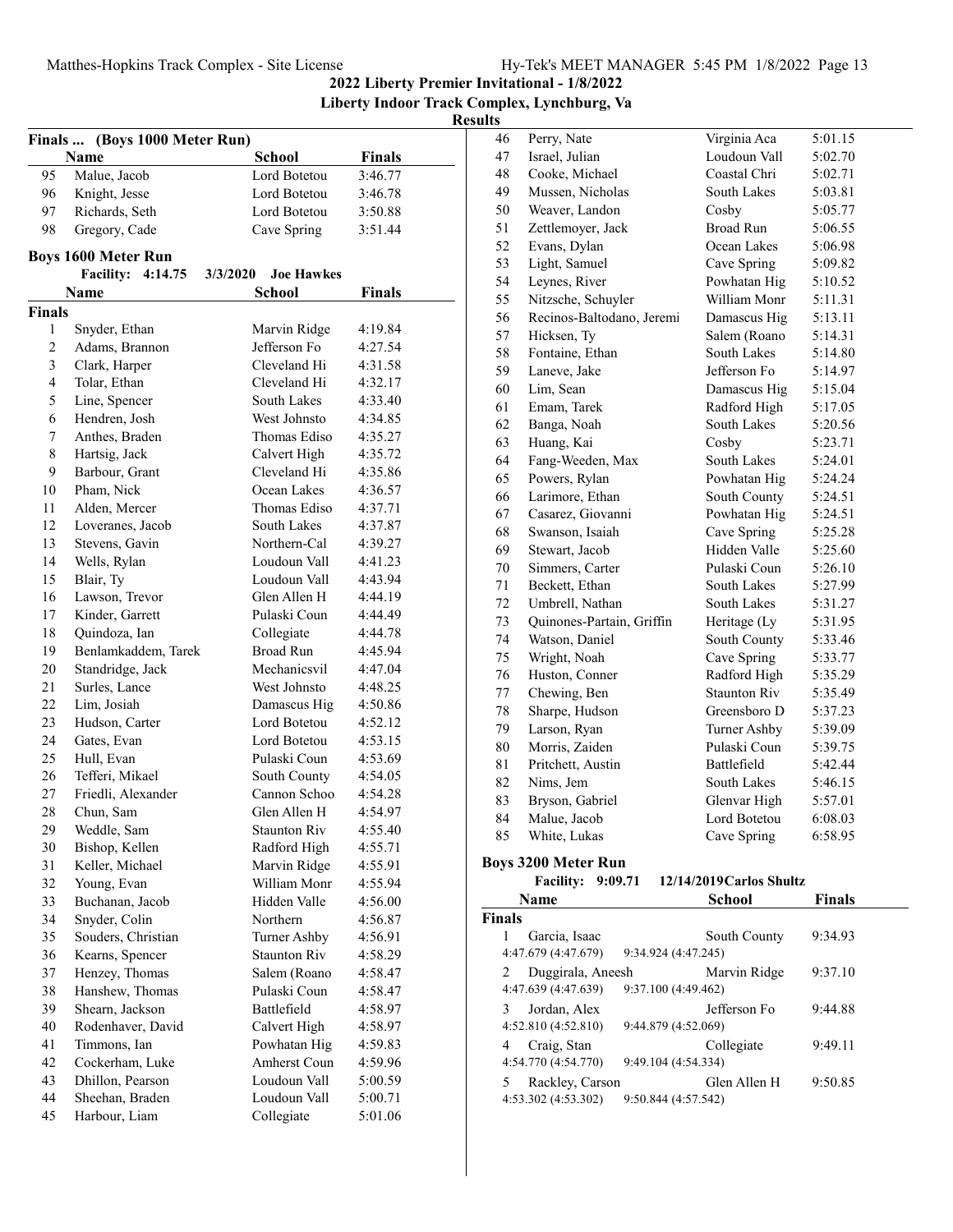**2022 Liberty Premier Invitational - 1/8/2022**

**Liberty Indoor Track Complex, Lynchburg, Va**

| Finals  (Boys 3200 Meter Run) |                              |                              |                |
|-------------------------------|------------------------------|------------------------------|----------------|
|                               | <b>Name</b>                  | School                       | <b>Finals</b>  |
| 6                             | Frick, Dorian                | Glen Allen H                 | 9:51.19        |
|                               | 4:52.874 (4:52.874)          | 9:51.182 (4:58.309)          |                |
| 7                             | Anthes, Braden               | Thomas Ediso                 | 9:51.56        |
|                               | 4:53.555 (4:53.555)          | 9:51.557 (4:58.002)          |                |
| 8                             | Line, Spencer                | South Lakes                  | 9:54.19        |
|                               | 4:52.437 (4:52.437)          | 9:54.184 (5:01.747)          |                |
| 9                             | Kramer, Russell              | Spotswood                    | 9:54.78        |
|                               | 4:56.044 (4:56.044)          | 9:54.777 (4:58.734)          |                |
| 10                            | Heyde, Will                  | Marvin Ridge                 | 9:59.89        |
|                               | 4:55.949 (4:55.949)          | 9:59.884 (5:03.935)          |                |
| 11                            | Alden, Mercer                | Thomas Ediso                 | 10:08.16       |
|                               | 4:54.480 (4:54.480)          | 10:08.154 (5:13.674)         |                |
|                               |                              | James River                  |                |
| 12                            | Stevens, Zachary             |                              | 10:10.34       |
| 13                            | Kasperowski, Nayan           | South County                 | 10:12.86       |
| 14                            | Fath, Michael                | Cosby                        | 10:21.56       |
| 15                            | Martin, William              | <b>Battlefield</b>           | 10:22.44       |
| 16                            | Christian, Bryce             | Glen Allen H                 | 10:24.33       |
|                               | 4:57.032 (4:57.032)          | 10:24.325 (5:27.294)         |                |
| 17                            | Rodenhaver, David            | Calvert High                 | 10:26.69       |
| 18                            | Cates, Gabe                  | Loudoun Vall                 | 10:27.16       |
| 19                            | Gates, Evan                  | Lord Botetou                 | 10:32.76       |
| 20                            | Morgan, Sam                  | Coastal Chri                 | 10:39.01       |
| 21                            | Lim, Josiah                  | Damascus Hig                 | 10:41.76       |
| 22                            | Daunt, Samuel                | Battlefield                  | 10:44.01       |
| 23                            | Johnson, Andrew              | Jefferson Fo                 | 10:45.17       |
| 24                            | Seibel, Sean                 | Powhatan Hig                 | 10:55.27       |
| 25                            | Brown, Riley                 | Battlefield                  | 11:34.95       |
| 26                            | Lim, Sean                    | Damascus Hig                 | 11:39.20       |
| 27                            | Watson, Wilford              | South County                 | 11:45.99       |
| 28                            | English, Jake                | Cosby                        | 11:46.93       |
|                               | <b>Boys 55 Meter Hurdles</b> |                              |                |
|                               | <b>Facility:</b>             | 1/14/2017 Cory Poole<br>7.13 |                |
|                               | <b>Name</b>                  | School                       | <b>Prelims</b> |
|                               | <b>Preliminaries</b>         |                              |                |
| 1                             | Watson, William              | South Lakes                  | 7.56q          |
| $\overline{2}$                | Broiles, Winston             | Battlefield                  | 7.72q          |
| 3                             | Jones, Micah                 | William Flem                 | 7.80q          |
| $\overline{4}$                | Knick, Dylan                 | Lord Botetou                 | 8.01q          |
| 5                             | Bower, Ethan                 | South Lakes                  | 8.03q          |
| 6                             | Taiwo, TJ                    | Battlefield                  | 8.26q          |
| 7                             | Reynolds, Maddox             | Wise Central                 | 8.31q          |
| 8                             | Gore, Christian              | Cummings, Hu                 | 8.35q          |
| 9                             | Azie, Nathaniel              | Marvin Ridge                 | 8.45           |
| 10                            | Lewis, Ragiariki             | Northern-Cal                 | 8.73           |
| 11                            | Hoy, Landon                  | Liberty Chri                 | 8.74           |
| 12                            |                              | Northern-Cal                 |                |
| 13                            | Bradford, Cason              |                              | 8.82           |
|                               | Black, Ocir                  | Parkland Mag                 | 8.89           |
| 14                            | Wilhoit, Mannix              | Appomattox C<br>Lord Botetou | 8.98           |
| 15                            | Clark, Jonah                 |                              | 9.02           |
| 16                            | Grace, Carter                | Coastal Chri                 | 9.04           |
| 17                            | Coleman, Malachi             | William Flem                 | 9.31           |
| 18                            | Sealey, Simon                | Hidden Valle                 | 9.37           |
| 19                            | Cook, Bryce                  | <b>Staunton Riv</b>          | 9.45           |

| ults           |                               |                         |               |  |
|----------------|-------------------------------|-------------------------|---------------|--|
| 20             | Reid, Dante                   | Pulaski Coun            | 9.67          |  |
| 21             | Lindauer, Levi                | Jefferson Fo            | 9.94          |  |
| 22             | McClelland, Jack              | Loudoun Vall            | 10.00         |  |
| 23             | Furguson, K-Ron               | William Flem            | 10.37         |  |
| 24             | Krieder, Shane                | Mechanicsvil            | 10.86         |  |
|                | <b>Boys 55 Meter Hurdles</b>  |                         |               |  |
|                | <b>Facility:</b><br>7.13      | 1/14/2017 Cory Poole    |               |  |
|                | <b>Name</b>                   | <b>School</b>           | <b>Finals</b> |  |
| <b>Finals</b>  |                               |                         |               |  |
| 1              | Watson, William               | South Lakes             | 7.52          |  |
| $\overline{2}$ | Jones, Micah                  | William Flem            | 7.55          |  |
| $\mathfrak{Z}$ | Knick, Dylan                  | Lord Botetou            | 7.98          |  |
| $\overline{4}$ | Bower, Ethan                  | South Lakes             | 8.06          |  |
| 5              | Reynolds, Maddox              | Wise Central            | 8.07          |  |
| 6              | Taiwo, TJ                     | Battlefield             | 8.16          |  |
| 7              | Gore, Christian               | Cummings, Hu            | 9.80          |  |
|                |                               | <b>Battlefield</b>      |               |  |
| ---            | Broiles, Winston              |                         | FS            |  |
|                | <b>Boys 4x200 Meter Relay</b> |                         |               |  |
|                | <b>Facility: 1:25.60</b>      | 1/19/2019 Bullis School |               |  |
|                | Team                          | Relay                   | Finals        |  |
| <b>Finals</b>  |                               |                         |               |  |
| 1              | <b>Mallard Creek</b>          | A                       | 1:29.57       |  |
|                | 1) Guy, Jarrell               | 2) Black, Benjamin      |               |  |
|                | 3) Lampkin, David             | 4) Dixon, Christian     |               |  |
| 2              | Lord Botetourt                | A                       | 1:34.16       |  |
|                | 1) Bratton, KJ                | 2) Lang, Cade           |               |  |
|                | 3) Knick, Dylan               | 4) Isaacs, Joey         |               |  |
| 3              | Northern-Cal                  | A                       | 1:34.50       |  |
|                | 1) Jacobs, Nathan             | 2) Baskett, Tyler       |               |  |
|                | 3) Bradford, Cason            | 4) Lewis, Ragiariki     |               |  |
| 4              | William Fleming               | A                       | 1:34.98       |  |
|                | 1) Harrington, Xavier         | 2) Jones, Micah         |               |  |
|                | 3) Dillard, Kam'ron           | 4) Coleman, Malachi     |               |  |
| 5              | Marvin Ridge                  | В                       | 1:35.08       |  |
|                | 1) Sabo, Bradley              | 2) Ford, Glenn          |               |  |
|                | 3) Searight, Cole             | 4) Crawford, Paxson     |               |  |
| 6              | Loudoun Valley                | А                       | 1:37.35       |  |
|                | 1) Hummer, Sam                | 2) Jones, Nicolas       |               |  |
|                | 3) Lyth, John                 | 4) Moore, Blake         |               |  |
| 7              | Salem (Roanoke)               | Α                       | 1:37.99       |  |
|                | 1) Wright, Domonic            | 2) Hughes, Evyn         |               |  |
|                | 3) Moyer, Trenton             | 4) Wilson, DaRon        |               |  |
| 8              | Cosby                         | Α                       | 1:38.75       |  |
|                | 1) Darden, Thomas             | 2) Brown, Kylyn         |               |  |
|                | 3) Forte', Langley            | 4) Reyes, Justin        |               |  |
| 9              | Salem (Roanoke)               | В                       | x1:43.95      |  |
|                | 1) Vernon, Jonathan           | 2) Cox, Conner          |               |  |
|                | 3) Miles, Brock               | 4) Jones, Jayveon       |               |  |
| 10             | <b>Staunton Riv</b>           | А                       | 1:45.33       |  |
|                | 1) Cook, Bryce                | 2) Crutchfield, Dominic |               |  |
|                | 3) Perry, Nick                | 4) McClung, Logan       |               |  |
| 11             | Spotswood                     | А                       | 1:45.48       |  |
|                | 1) Kim, Kris                  | 2) Atkins, Carter       |               |  |
|                | 3) Morgan, Will               | 4) Atom, Mahamat        |               |  |
|                |                               |                         |               |  |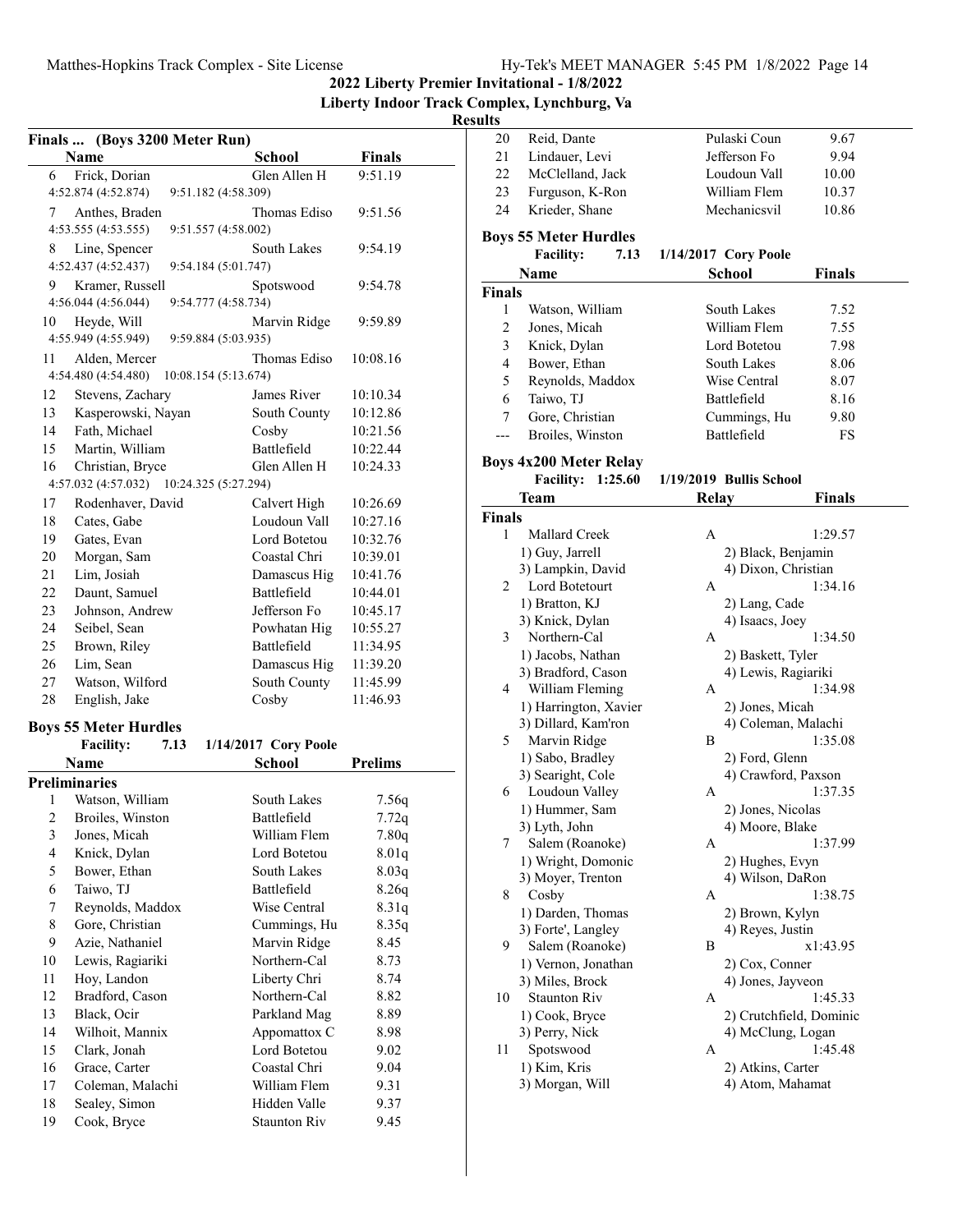**2022 Liberty Premier Invitational - 1/8/2022**

**Liberty Indoor Track Complex, Lynchburg, Va**

| Finals  (Boys 4x200 Meter Relay) |                               |          |                                   |
|----------------------------------|-------------------------------|----------|-----------------------------------|
|                                  | <b>Team</b>                   | Relay    | <b>Finals</b>                     |
| 12                               | Mechanicsvil                  | A        | 1:45.87                           |
|                                  | 1) Brinson, Henry             |          | 2) Gonzales, Jed                  |
|                                  | 3) Lamb, Cameron              |          | 4) Redfurn, Na'Jad                |
| 13                               | Patuxent High School          | А        | 1:47.01                           |
|                                  | 1) Fockler, Aidan             |          | 2) Graham, Moier                  |
|                                  | 3) Grabis, Sean               |          | 4) Chapman, Andre                 |
| ---                              | Marvin Ridge                  | А        | DQ                                |
|                                  | 1) Danowski, Aidan            |          | 2) Tweneboah, Kevin               |
|                                  | 3) Canata, Owen               |          | 4) Surratt, Christian             |
|                                  |                               |          |                                   |
|                                  | <b>Boys 4x400 Meter Relay</b> | 2/1/2020 |                                   |
|                                  | <b>Facility:</b><br>3:10.34   |          | <b>St. Augustine's University</b> |
|                                  | Team                          | Relay    | Finals                            |
| <b>Finals</b>                    |                               |          |                                   |
| 1                                | Northern-Cal                  | Α        | 3:34.76                           |
|                                  | 1) Jacobs, Nathan             |          | 2) Dowell, Justin                 |
|                                  | 3) Tuck, Jordan               |          | 4) Bradford, Cason                |
| 2                                | Marvin Ridge                  | А        | 3:35.66                           |
|                                  | 1) Sabo, Bradley              |          | 2) Tweneboah, Kevin               |
|                                  | 3) Gajan, RJ                  |          | 4) Crawford, Paxson               |
| 3                                | South Lakes                   | А        | 3:37.65                           |
| 4                                | <b>Staunton Riv</b>           | A        | 3:37.71                           |
|                                  | 1) Gregory, Malakhi           |          | 2) Kearns, Spencer                |
|                                  | 3) Finney, Alfred             |          | 4) Ryder, Kayden                  |
| 5                                | Glen Allen H                  | А        | 3:39.43                           |
|                                  | 1) Gallavan, Brett            |          | 2) Macklin, Logan                 |
|                                  | 3) Hagerich, Ben              |          | 4) Mancuso, Gunnar                |
| 6                                | Cardinal Gibbons              | А        | 3:40.08                           |
|                                  | 1) Diamond, Owen              |          | 2) York, Nicholas                 |
|                                  | 3) Lemon, Nick                |          | 4) Shotwell, Maverick             |
| 7                                | Liberty Chri                  | А        | 3:40.26                           |
|                                  | 1) Schmincke, Casey           |          | 2) O'Regan, Samuel                |
|                                  | 3) Hoy, Landon                |          | 4) Moon, Jeb                      |
| 8                                | Mechanicsvil                  | А        | 3:41.21                           |
|                                  | 1) Morris, Josh               |          | 2) Moody, Blake                   |
|                                  | 3) Parker, Grayson            |          | 4) Maters, Chase                  |
| 9                                | Coastal Christian HS          | А        | 3:44.44                           |
|                                  | 1) Lopez, Josue               |          | 2) Graham, McKoy                  |
|                                  | 3) Garrett, Jake              |          | 4) Niloff, Tyler                  |
| 10                               | Jefferson Forest              | Α        | 3:45.66                           |
|                                  | 1) Hinton, Tyler              |          | 2) Cook, Julian                   |
|                                  | 3) Lee, Jaren                 |          | 4) White, Jacob                   |
| 11                               | Parkland Magnet IB            | А        | 3:45.73                           |
|                                  | 1) Powell, Justin             |          | 2) Franco, Ian                    |
|                                  | 3) Davis, Kamari              |          | 4) Ochoa-Caceres, Daniel          |
| 12                               | Cosby                         | А        | 3:52.43                           |
|                                  | 1) Major, Gavin               |          | 2) Mendoza, Lucas                 |
|                                  | 3) Reyes, Justin              |          | 4) Wilkerson, Anthony             |
| 13                               | Spotswood                     | А        | 3:55.89                           |
|                                  | 1) Mackey, Conner             |          | 2) Parlee, Jack                   |
|                                  | 3) Heeringa, Ian              |          | 4) Kim, Kris                      |
| 14                               | Salem (Roanoke)               | А        | 3:57.34                           |
|                                  |                               |          |                                   |
|                                  | 1) Vernon, Jonathan           |          | 2) Wilson, DaRon                  |
|                                  | 3) Long, Chance               |          | 4) Black, Carter                  |
|                                  |                               |          |                                   |

| ults          |                               |       |                                |  |
|---------------|-------------------------------|-------|--------------------------------|--|
| 15            | South County                  | A     | 4:01.68                        |  |
|               | 1) Watson, Daniel             |       | 2) Tefferi, Mikael             |  |
|               | 3) Macauley, Kai              |       | 4) Miller, Colin               |  |
| 16            | Cave Spring                   | А     | 4:09.17                        |  |
|               | 1) Light, Samuel              |       | 2) Keller, Mitchell            |  |
|               | 3) Cavicchio, Nick            |       | 4) Swanson, Isaiah             |  |
| 17            | South Lakes                   | В     | x4:10.30                       |  |
|               | 1) Loveranes, Jacob           |       | 2) Fontaine, Ethan             |  |
|               | 3) Raffel, Jason              |       | 4) Beckett, Ethan              |  |
| 18            | Spotswood                     | В     | x4:14.16                       |  |
|               | 1) Salmeron, Kenneth          |       | 2) Smallwood, Nate             |  |
|               | 3) Kflom, Yafet               |       | 4) Atom, Mahamat               |  |
| 19            | Spotswood                     | C     | x4:34.75                       |  |
|               | 1) Morgan, Will               |       | 2) Lohr, Bodie                 |  |
|               | 3) Kenee, Peyton              |       | 4) Kramer, Troy                |  |
|               | <b>Boys 4x800 Meter Relay</b> |       |                                |  |
|               | <b>Facility:</b><br>7:40.57   |       | 1/25/2019 Lipscomb University  |  |
|               | Team                          | Relay | Finals                         |  |
| <b>Finals</b> |                               |       |                                |  |
| 1             | South Lakes                   | А     | 8:16.23                        |  |
|               | 1) Gibson, Kai                |       | 2) DeHoust, Kyle               |  |
|               | 3) Gibbons, Evan              |       | 4) Anthony, Gavin              |  |
| 2             | Marvin Ridge                  | А     | 8:25.64                        |  |
|               | 1) Gajan, RJ                  |       | 2) Barney, Kyle                |  |
|               | 3) Duggirala, Aneesh          |       | 4) Snyder, Ethan               |  |
| 3             | South County                  | A     | 8:46.63                        |  |
|               | 1) Espinola, Martin           |       | 2) Macauley, Kai               |  |
|               | 3) Khorashadi, Kian           |       | 4) Engelbrecht, Tyler          |  |
| 4             | <b>Staunton Riv</b>           | A     | 8:47.91                        |  |
|               | 1) Kearns, Spencer            |       | 2) Finney, Alfred              |  |
|               | 3) Weddle, Sam                |       | 4) Ryder, Kayden               |  |
| 5             | Battlefield                   | A     | 8:52.13                        |  |
|               | 1) Velding, Kyle              |       | 2) McNabb, Cohen               |  |
|               | 3) Martin, William            |       | 4) Brown, Riley                |  |
| 6             | Jefferson Forest              | А     | 8:54.77                        |  |
|               | 1) Packer, Jonah              |       | 2) Johnson, Andrew             |  |
|               | 3) Venable, Keegan            |       | 4) White, Jacob                |  |
| 7             | Spotswood                     | А     | 8:59.85                        |  |
|               | 1) Lam, Dylan                 |       | 2) Parlee, Jack                |  |
|               | 3) McClure, Kasey             |       | 4) Kramer, Russell             |  |
| 8             | <b>South Lakes</b>            | В     | x9:14.80                       |  |
|               | 1) Deker, Greyson             |       | 2) Beumer, Kian                |  |
|               | 3) Leon-Guerrero, Jonathan    |       | 4) Raffel, Jason               |  |
| 9             | Cosby                         | А     | 9:23.30                        |  |
|               | 1) Elstun, Aiden              |       | 2) Weaver, Landon              |  |
|               | 3) Fath, Michael              |       | 4) Sink, Connor                |  |
| 10            | Salem (Roanoke)               | А     | 9:37.81                        |  |
|               | 1) Hicksen, Ty                |       | 2) Banuelos-Alverez, Francisco |  |
|               | 3) Toapanta, Lance            |       | 4) Henzey, Thomas              |  |
| 11            | Parkland Magnet IB            | A     | 9:43.25                        |  |
|               | 1) Ochoa-Caceres, Daniel      |       | 2) Wharton, Darren             |  |
|               | 3) Franco, Ian                |       | 4) Davis, Kamari               |  |
| 12            | Cave Spring                   | А     | 10:14.15                       |  |
|               | 1) Schopf, Liam               |       | 2) Loschner, Thomas            |  |
|               | 3) Harvard, Ben               |       | 4) Gregory, Lathan             |  |
|               |                               |       |                                |  |
|               |                               |       |                                |  |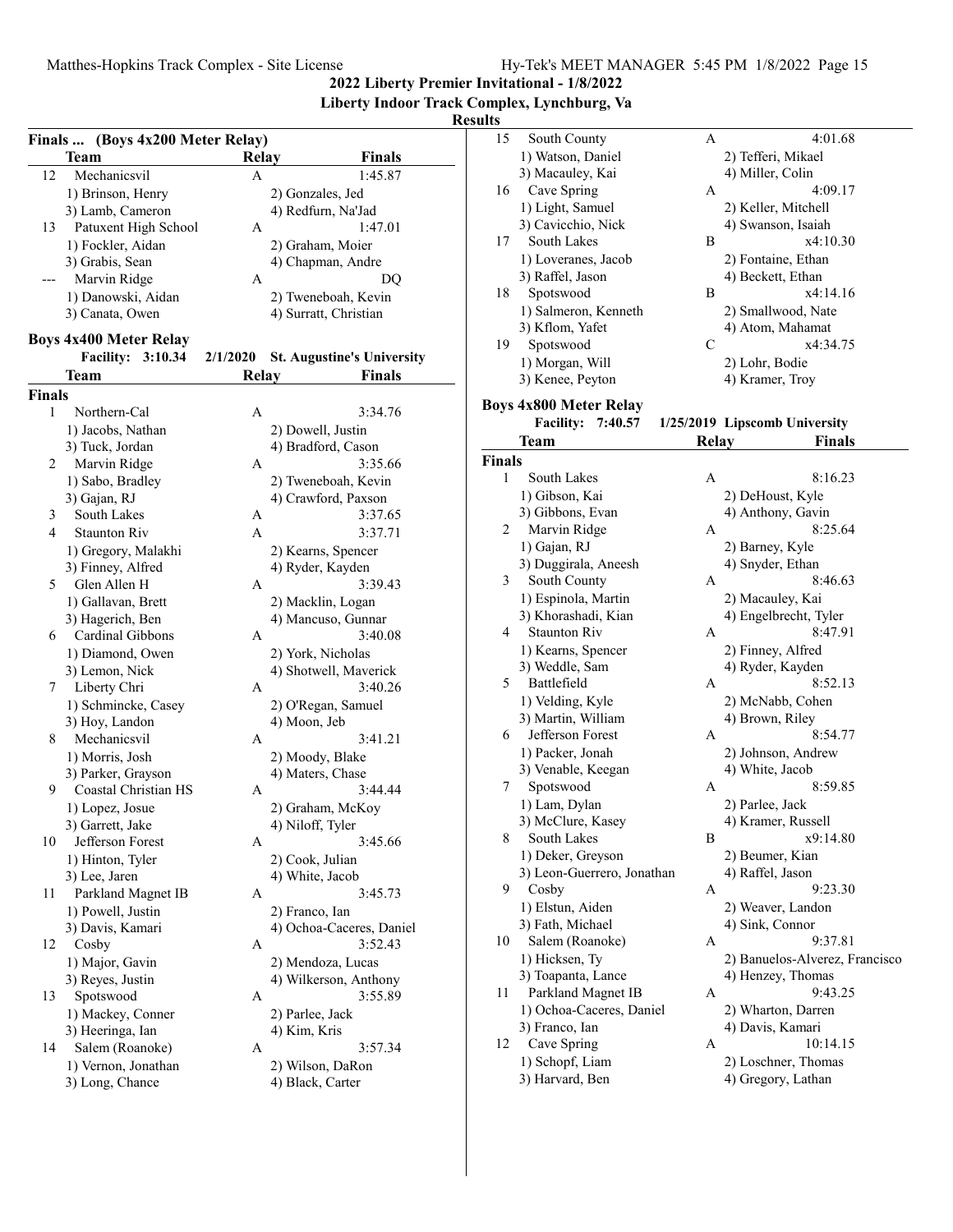**2022 Liberty Premier Invitational - 1/8/2022**

## **Liberty Indoor Track Complex, Lynchburg, Va Results**

|                | Finals  (Boys 4x800 Meter Relay)         |                                 |               |
|----------------|------------------------------------------|---------------------------------|---------------|
|                | Team                                     | <b>Relay</b>                    | <b>Finals</b> |
| 13             | Spotswood                                | B                               | x10:15.99     |
|                | 1) Smallwood, Nate                       | 2) Salmeron, Kenneth            |               |
|                | 3) Kenee, Peyton                         | 4) Kramer, Troy                 |               |
| 14             | Powhatan High School                     | А                               | 10:42.20      |
|                |                                          |                                 |               |
|                | <b>Boys High Jump</b>                    |                                 |               |
|                | <b>Facility:</b><br>$7 - 03$             | 1/25/2020 Tequan Claitt         |               |
|                | Name                                     | <b>School</b>                   | <b>Finals</b> |
| <b>Finals</b>  |                                          |                                 |               |
| 1              | Grayson, Elliot                          | Radford High                    | 6-04.00       |
| $\overline{2}$ | Banks, Carter                            | Heritage (Ly                    | $6 - 00.00$   |
| 3              | Anand, Tanush                            | <b>Broad Run</b>                | 5-08.00       |
| 4              | Kirker, Camden                           | Glen Allen H                    | J5-08.00      |
| 5              | Cooley, Daniel                           | Northern-Cal                    | 5-06.00       |
| 5              | Teter, Drew                              | Turner Ashby                    | 5-06.00       |
| 7              | Lee, Jaren                               | Jefferson Fo                    | 5-04.00       |
| 7              | Wilhoit, Mannix                          | Appomattox C                    | 5-04.00       |
| 7              | Burns, Kameron                           | Heritage (Ly                    | 5-04.00       |
| 7              | Craft, Shaheem                           | South Lakes                     | 5-04.00       |
| 11             | Parker, Zach                             | Pulaski Coun                    | 5-02.00       |
| 11             | Thompson, Colby                          | Glenvar High                    | 5-02.00       |
| 11             | Jackson, Miles                           | South Lakes                     | 5-02.00       |
| 11             | Brown, Tyshawn                           | Heritage (Ly                    | 5-02.00       |
|                | Tucker, Elijah                           | Heritage (Ly                    | NΗ            |
|                | Kennedy, Keyontae                        | Pulaski Coun                    | NH            |
|                | Lockett, Rodrick                         | Cosby                           | NH            |
| ---            | Coakley, Trevor                          | South County                    | NH            |
|                | Mendoza, Lucas                           | Cosby                           | NH            |
| ---            | Mackey, Conner                           | Spotswood                       | NH            |
|                |                                          |                                 |               |
|                | <b>Boys Pole Vault</b>                   | 1/23/2021 Scott Houston         |               |
|                | <b>Facility: 18-10.25</b><br><b>Name</b> | <b>School</b>                   | Finals        |
| Finals         |                                          |                                 |               |
| 1              |                                          | Battlefield                     | 12-06.00      |
| 2              | Beall, Aiden<br>Cowell, Josh             | Coastal Chri                    | 12-00.00      |
| 3              | Moore, Kai                               | Liberty Chri                    | J12-00.00     |
| 4              | Ellis, Austin                            | Jefferson Fo                    | 11-06.00      |
| 5              | Fulcher, Blake                           | Appomattox C                    | 10-06.00      |
| 5              | Bellows, Blake                           | Osbourn Park                    | 10-06.00      |
| 5              |                                          | <b>Highland Spr</b>             |               |
| 8              | Curry, Kendric<br>Nored, Nicholas        | Marvin Ridge                    | 10-06.00      |
|                |                                          |                                 | 10-00.00      |
| 9              | Pierce, Jason                            | Marvin Ridge                    | $9 - 00.00$   |
| 9              | Jackson, Peyton                          | Amherst Coun                    | $9 - 00.00$   |
| 9              | Casarrubius, Austin                      | Turner Ashby                    | $9 - 00.00$   |
| ---            | Kearns, Spencer                          | <b>Staunton Riv</b>             | NΗ            |
| ---            | Gregory, Will                            | Amherst Coun                    | NH            |
|                | <b>Boys Long Jump</b>                    |                                 |               |
|                | Facility: 25-06.25                       | <b>Shakwon Coke</b><br>3/6/2020 |               |
|                | Name                                     | <b>School</b>                   | Finals        |
| <b>Finals</b>  |                                          |                                 |               |
| 1              | Wright, Domonic                          | Salem (Roano                    | 19-10.75      |
| 2              | Keeter, Josh                             | Coastal Chri                    | 19-03.25      |
|                |                                          |                                 |               |

| יי             |                             |                     |             |
|----------------|-----------------------------|---------------------|-------------|
| 3              | Lockett, Rodrick            | Cosby               | 18-10.75    |
| $\overline{4}$ | Moon, Jeb                   | Liberty Chri        | 18-08.00    |
| 5              | Diamond, Owen               | Cardinal Gib        | 18-02.50    |
| 6              | Hamlett, Benjamin           | South Lakes         | 18-02.00    |
| 7              | Hughes, Evyn                | Salem (Roano        | 18-01.75    |
| 8              | Coleman, Malachi            | William Flem        | 18-01.50    |
| 9              | Black, Ocir                 | Parkland Mag        | 18-01.25    |
| 9              | Knick, Dylan                | Lord Botetou        | 18-01.25    |
| 11             | Chapman, Andre              | Patuxent Hig        | 18-00.50    |
| 12             | Jones, Brett                | Pulaski Coun        | 17-11.75    |
| 13             | Grabis, Sean                | Patuxent Hig        | 17-11.25    |
| 13             | Cedillo, Angel              | Powhatan Hig        | 17-11.25    |
| 15             | Davin, Ervis                | Appomattox C        | 17-08.25    |
| 16             | Kim, Kris                   | Spotswood           | 17-06.25    |
| 17             | Lawson, Deontae             | Magna Vista         | 17-03.50    |
| 18             | Anand, Tanush               | <b>Broad Run</b>    | 16-10.75    |
| 19             | Cox, Conner                 | Salem (Roano        | 16-09.50    |
| 20             | Richardson, Keith           | William Flem        | 16-09.00    |
| 21             | Thompson, Colby             | Glenvar High        | 16-08.00    |
| 22             | Durst, Austin               | Coastal Chri        | 16-07.00    |
| 22             | McClelland, Jack            | Loudoun Vall        | 16-07.00    |
| 24             | Coakley, Trevor             | South County        | 15-10.50    |
| 25             | Lindauer, Luke              | Jefferson Fo        | 15-01.00    |
| 26             | Forte', Langley             | Cosby               | 14-08.50    |
| 27             | Haugh, Mylo                 | South Lakes         | 14-01.50    |
| 28             | Jackson, Miles              | South Lakes         | 14-01.00    |
| 29             | Perry, Nick                 | <b>Staunton Riv</b> | 13-09.75    |
|                | Patterson, Spencer          | South County        | <b>FOUL</b> |
|                | Burton, Trevor              | Pulaski Coun        | <b>FOUL</b> |
|                | McClung, Logan              | <b>Staunton Riv</b> | <b>FOUL</b> |
| ---            | Granville, Tremaine         | Cosby               | <b>FOUL</b> |
| ---            | O'Regan, Samuel             | Liberty Chri        | <b>FOUL</b> |
| ---            | Bigoness, Shane             | Coastal Chri        | <b>FOUL</b> |
|                | $\mathbf{r}$ n $\mathbf{r}$ |                     |             |

#### **Boys Long Jump Boys LJ seed**

| 3/6/2020 Shakwon Coke<br><b>Facility: 25-06.25</b> |  |  |  |  |  |
|----------------------------------------------------|--|--|--|--|--|
|----------------------------------------------------|--|--|--|--|--|

| Name   |                     | School       | Finals   |  |
|--------|---------------------|--------------|----------|--|
| Finals |                     |              |          |  |
| 1      | Hill-Lewis, Armonte | Pulaski Coun | 23-00.00 |  |
| 2      | Watson, William     | South Lakes  | 21-06.75 |  |
| 3      | Jones, Micah        | William Flem | 21-06.50 |  |
| 4      | Shotwell, Maverick  | Cardinal Gib | 21-05.25 |  |
| 5      | Benett, Tyler       | South Lakes  | 21-04.00 |  |
| 6      | Sokeye, Josh        | Marvin Ridge | 20-10.25 |  |
| 7      | Bagley, Braxton     | Coastal Chri | 20-08.50 |  |
| 7      | Gregory, Malakhi    | Staunton Riv | 20-08.50 |  |
| 9      | Craft, Shaheem      | South Lakes  | 20-06.00 |  |
| 10     | Ford, Glenn         | Marvin Ridge | 20-01.50 |  |
| 10     | Mack, Kobe          | Parkland Mag | 20-01.50 |  |
| 12     | McCoy, Darren       | William Flem | 19-11.50 |  |
| 13     | Wilkerson, Anthony  | Cosby        | 19-06.00 |  |
| 14     | White, Markus       | Heritage (Ly | 19-05.00 |  |
| 15     | Kirker, Camden      | Glen Allen H | 19-04.50 |  |
| 16     | Bellows, Blake      | Osbourn Park | 19-04.00 |  |
| 17     | Steele, Zach        | Heritage (Ly | 19-03.50 |  |
| 18     | Brown, Darius       | Heritage (Ly | 19-02.50 |  |
|        |                     |              |          |  |